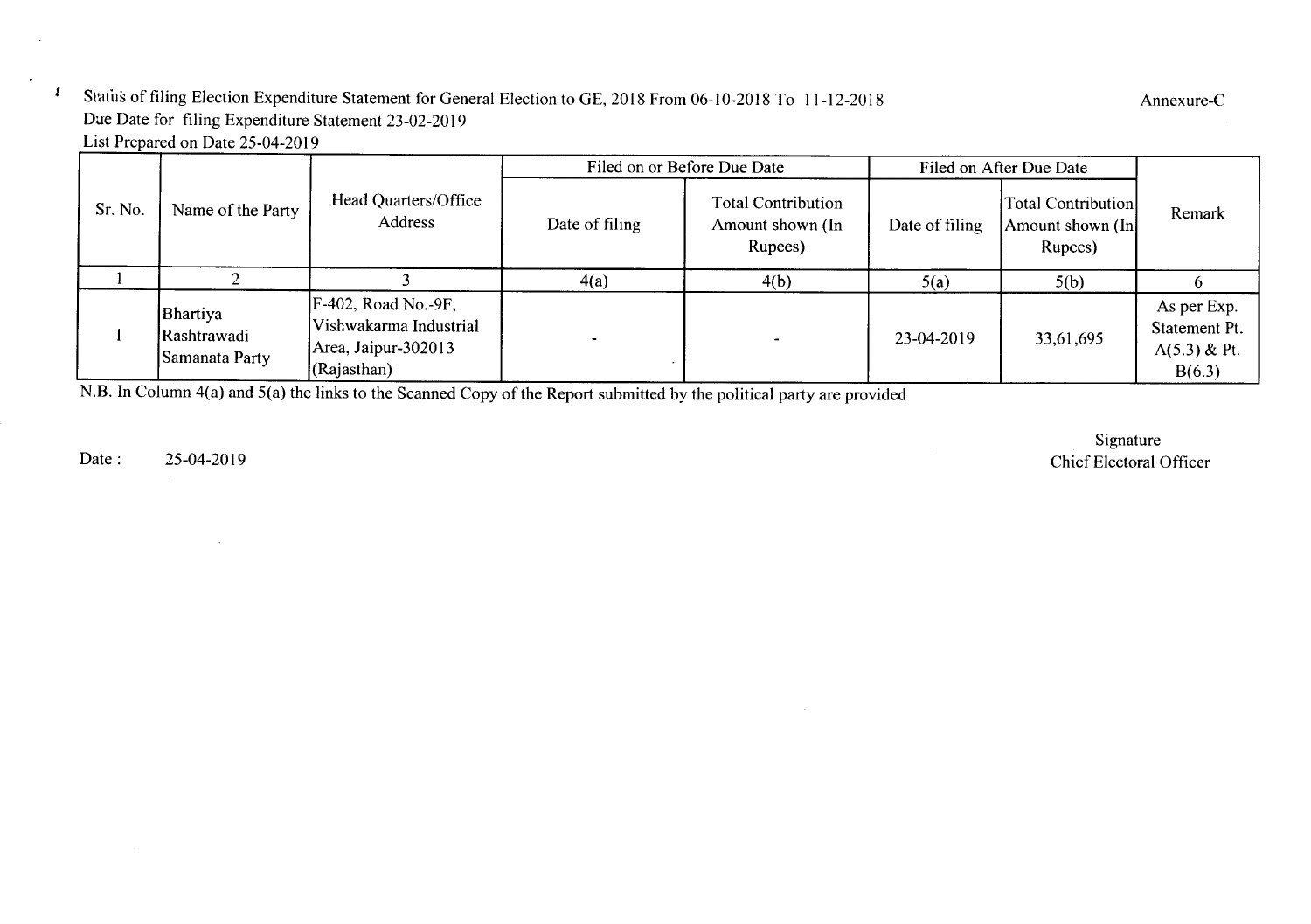|                             |                                                                                                                                                                                                                                                                                                                                                           | Add.CEp(J)            |
|-----------------------------|-----------------------------------------------------------------------------------------------------------------------------------------------------------------------------------------------------------------------------------------------------------------------------------------------------------------------------------------------------------|-----------------------|
|                             |                                                                                                                                                                                                                                                                                                                                                           | $\mathcal{B}$ o       |
| $R_{\nu}^{\nu}$ , $\lambda$ | लोकसभा/विधान सभा के निर्वाचनों में राजनीतिक दल के निर्वाचन व्यय का विवरण $\epsilon/\gamma$<br>(निर्वाचन की घोषणा की तिथि से निर्वाचन समयन्न होने की तिथि तक)<br>राजनीतिक दल का नामः <u>नामः इत्रान्ध्रतिष्ठा व्याप्ट्रस्टिकान्द्र स्मर्गालता सार्ट्</u> टी<br>1.<br>$\tilde{c}$ .<br>मामले में राज्य के नाम का उल्लेख करें तथा जो संगत ना हो उसे काट दें) | 221115<br>$22 - 4.19$ |
|                             | भाक–क<br>5.<br>दल के केंद्रीय मुख्यालयों में उपगत/प्राधिकृत निर्वाचन व्यय का विवरण<br>5.1<br>क. दल के केंद्रीय मुख्यालयों में दल की विधियों का 'अथ—शेष' (ओपनिंग बैलेंस)<br>(निर्वाचन की घोषणा की तिथि को)<br>विवरण                                                                                                                                        | राशि                  |
|                             | (i) हस्त रोकड                                                                                                                                                                                                                                                                                                                                             | राशि                  |
|                             | (ii) बैंक शेष<br>PNB VARAN VIHAR, NEW DEIHT                                                                                                                                                                                                                                                                                                               | 77945                 |
|                             | (कृपया बैंक तथा शाखा का नाम दर्शाएँ) <b>GNARA BANK . Thana Rood Na^Afgam</b>                                                                                                                                                                                                                                                                              | 20157<br>12183        |
|                             | 5.2                                                                                                                                                                                                                                                                                                                                                       | <u>कुल ।। ०२८८ </u>   |
|                             | ख. निर्वाचन की घोषणा से निर्वाचन सम्पन्न होने की तिथि तक दल के केंद्रीय मुख्यालयों<br>की सभी श्रोतों से कुल प्राप्तियां                                                                                                                                                                                                                                   | राशि                  |
|                             | विदरण                                                                                                                                                                                                                                                                                                                                                     | 3315 Soo              |
|                             | $(i)$ नकद                                                                                                                                                                                                                                                                                                                                                 | राशि                  |
|                             |                                                                                                                                                                                                                                                                                                                                                           | $25000 - 0.1$         |
|                             | (ii) चैक अथवा ड्राफ्ट इत्यादि <b>आज्ञ २१३1 (समता उतन्देखन समिति)</b>                                                                                                                                                                                                                                                                                      | $3290900 - 0.$        |
|                             | .<br>(iii) किसी अन्य रूप में (किसी व्यक्ति / सत्ता से प्राप्त मानार्थ वस्तुएँ अथवा सेवाएँ)<br>(कृपया किसी व्यक्ति /सत्ता से मानार्थ रूप में प्राप्त ऐर्सो वस्तुएँ अथवा सेवाएँ  <br>जैसे-हैलीकॉप्टर सेवाएँ इत्यादि का विवरण तथा काल्पनिक मूल्य का उल्लेख करें)                                                                                             |                       |
|                             | 5.3<br>क. निर्वाचन की घोषणा से निर्वाचन सम्पन्न होने की तिथि तक दल के केंद्रीय मुख्यालयों                                                                                                                                                                                                                                                                 |                       |
|                             | द्वारा सामान्य दल प्रचार के लिए उपगत/प्राधिकृत कुल व्यय (यदि एक से अधिक राज्य<br>शामिल हों, तो दल के केंद्रीय मुख्यालयों द्वारा उपगत रॉज्यवार कुल व्ययों को अनुसूची-1 में<br>दल के केंद्रीय मुख्यालयों द्वारा कुल व्यय का विवरण                                                                                                                           |                       |
|                             | (i) नकद                                                                                                                                                                                                                                                                                                                                                   | राशि                  |
|                             | (ii) चैक / ड्राफ्ट इत्यादि                                                                                                                                                                                                                                                                                                                                | 57945                 |
|                             | (iii) प्राधिकृत व्यय, परन्तु निर्वाचन के सम्पन्न होने की तिथि को बकाया शेष                                                                                                                                                                                                                                                                                | 3290000               |
|                             | कल                                                                                                                                                                                                                                                                                                                                                        | 3361695               |
|                             | -<br>ख. दल के केंद्रीय मुख्यालयों द्वारा उपगत कुल प्राधिकृत उपरोक्त सामान्य दल प्रचार व्ययों                                                                                                                                                                                                                                                              |                       |
|                             | (i) लोक प्रतिनिधित्व अधिनियम, 1951 की धारा 77 के स्पष्टीकरण 1 में यथा विनिर्दिष्ट                                                                                                                                                                                                                                                                         |                       |
|                             | स्टार प्रचारकों का यात्रा व्यय                                                                                                                                                                                                                                                                                                                            |                       |
|                             | (अनुसूची-2 में दिए गए फार्मेट में विवरणों को संलग्न किया जाए)                                                                                                                                                                                                                                                                                             |                       |
|                             | (ii) स्टार प्रचारकों की अपेक्षा नेताओं का यात्रा व्यय                                                                                                                                                                                                                                                                                                     |                       |
|                             |                                                                                                                                                                                                                                                                                                                                                           |                       |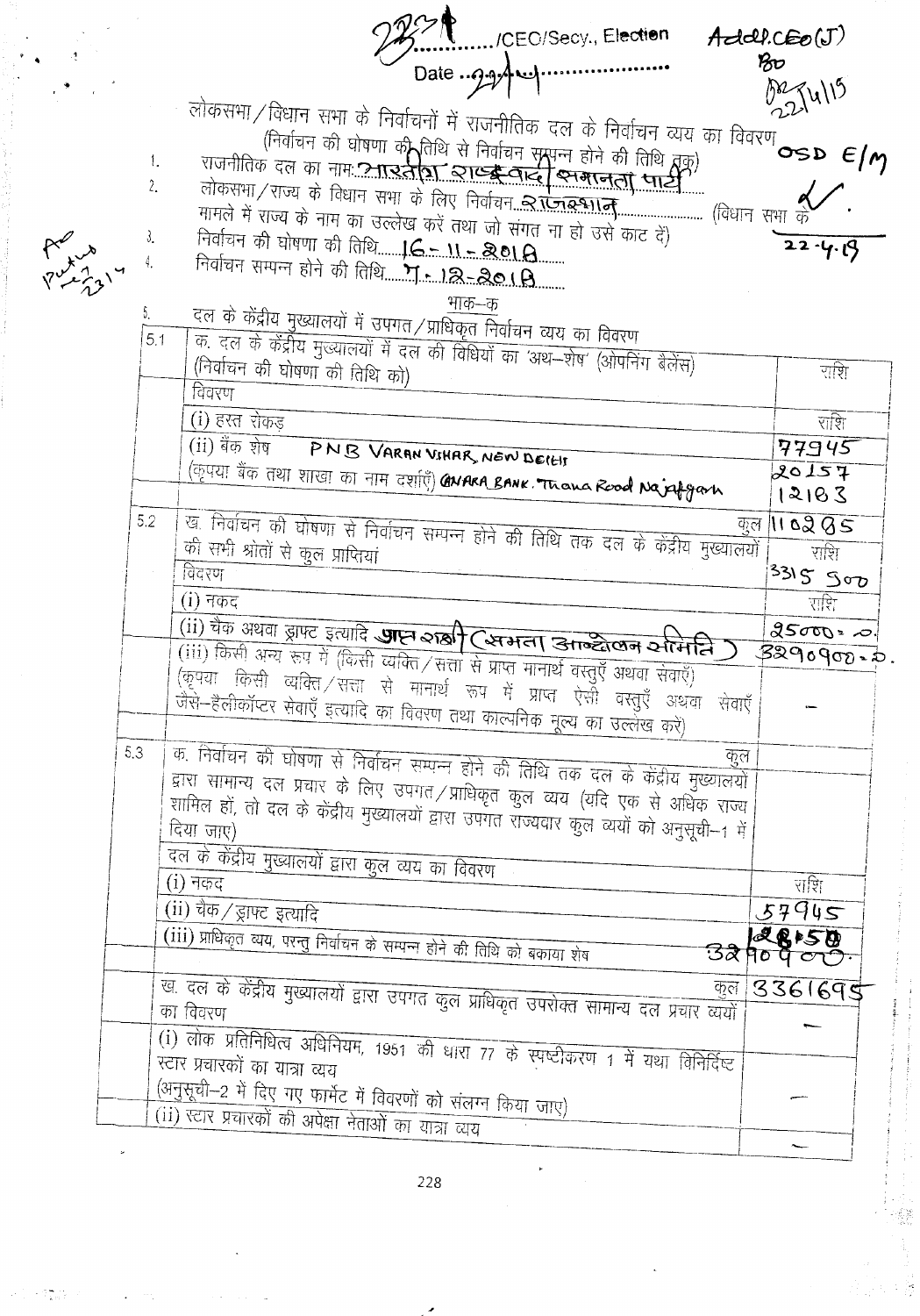|     | (विवरणों को अनुसूची–2क में दिए गए फार्मेट में संलग्न करें)                                                                                                                                                           |       |                                                    |                |
|-----|----------------------------------------------------------------------------------------------------------------------------------------------------------------------------------------------------------------------|-------|----------------------------------------------------|----------------|
|     |                                                                                                                                                                                                                      |       |                                                    |                |
|     | वेबसाइट, टी.वी. चैनल इत्यादि) पर व्यय                                                                                                                                                                                |       |                                                    |                |
|     | (iv) सामान्य दल प्रचार के लिए पोस्टरों, बैनरों, बैजों, स्पीकरों, आर्चों, गेटों, कट-आउट,                                                                                                                              |       |                                                    |                |
|     | होडिंग, झण्डे इत्यादि सहित प्रचार सामग्रियों पर व्यय                                                                                                                                                                 |       |                                                    | 34ඟ <i>ඃ</i> බ |
|     | (विवरणों को अनुसूची-4 में दिए गए फार्मेट में संलग्न करें)                                                                                                                                                            |       |                                                    |                |
|     | (v) सामान्य दल प्रचार के लिए जनसभाओं / जलूसों / रैली इत्यादि पर व्यय                                                                                                                                                 |       |                                                    |                |
|     | (विवरणों को अनुसूची-5 में दिए गए फार्मेट में संलग्न करें)                                                                                                                                                            |       |                                                    |                |
|     | (vi) सामान्य दल प्रचार के लिए कोई अन्य व्यय                                                                                                                                                                          |       |                                                    |                |
|     | (विवरणों को अनुसूची-6 में दिए गए फार्मेट में संलग्न करें)                                                                                                                                                            |       |                                                    |                |
|     |                                                                                                                                                                                                                      |       |                                                    |                |
| 5.4 |                                                                                                                                                                                                                      |       | समान्य पार्टी प्रचार पर कुल व्यय <b>34400 = जे</b> |                |
|     | दल के केंद्रीय मुख्यालयों द्वारा अभ्यर्थी /अभ्यर्थियों के लिए उपगत/प्राधिकृत कुल व्यय                                                                                                                                |       |                                                    |                |
|     | (i) दल के केंद्रीय मुख्यालयों द्वारा दल के अभ्यर्थी/अभ्यर्थियों अथवा अन्य।                                                                                                                                           |       |                                                    |                |
|     | अभ्यर्थी/अभ्यर्थियों को या तो नकद अथवा अन्य माध्यमों जैसे-चेक/डीडी/पी.ओ. <mark>39 90,900</mark>                                                                                                                      |       |                                                    |                |
|     | $\sqrt{3}$ आरटीजीएस $\sqrt{3}$ फन्ड ट्रान्सफर इत्यादि के द्वारा कुल एक मुश्त राशि का भुगतान।                                                                                                                         |       |                                                    |                |
|     | (विवरणों को अनुसूची-7 में दिए गए फार्मेट में संलग्न करें)                                                                                                                                                            |       |                                                    |                |
|     | .<br>(ii) विशेष अभ्यर्थी (अभ्यर्थियों) के फोटो या नाम सहित मीडिया विज्ञापन (प्रिंट तथा)                                                                                                                              |       |                                                    |                |
|     | इलैक्ट्रोनिक, <u>थोक में एसएमए</u> स, केबल, वेबसाइट, टीवी चैनल (इत्यादि) पर कुल व्यय अथवा                                                                                                                            |       |                                                    |                |
|     | ऐसे व्यय को अभ्यर्थी (अभ्यर्थियों) के निर्वाचन व्यय के नाम डालना। (विवरणों को अनुसूची 8                                                                                                                              |       |                                                    |                |
|     | में दिए गए फॉर्मेट में संलग्न करें)                                                                                                                                                                                  |       |                                                    |                |
|     | (iii) अभ्यर्थी / अभ्यर्थियों के फोटो तथा / अथवा नाम सहित प्रचार सामग्री (जैसे पोस्टरों,                                                                                                                              |       |                                                    |                |
|     | बैनरों, निर्वाचन सामग्रियों इत्यादि) पर कुल व्यय                                                                                                                                                                     |       |                                                    |                |
|     | (विवरणों को अनुसूची-9 में दिए गए फार्मेट में संलग्न करें)                                                                                                                                                            |       |                                                    |                |
|     | (iv) स्टार प्रचारकों अथवा अभ्यर्थी (अभ्यर्थियों) सहित अन्य नेताओं की रैली में जन                                                                                                                                     |       |                                                    |                |
|     | सभाओं / जलूसों इत्यादि (बैरीकेडों / ऑडियो सीडी इत्यादि / श्रोताओं / समर्थकों के लिए भाड़े                                                                                                                            |       |                                                    |                |
|     | में लिए गए वाहनों) पर कुल व्यय (सामान्य दल प्रचार के अलावा)                                                                                                                                                          |       |                                                    |                |
|     | (विवरणों को अनुसूची-10 में दिए गए फार्मेट में संलग्न करें)                                                                                                                                                           |       |                                                    |                |
|     | (v) अभ्यर्थी (अभ्यर्थियों) के लिए कोई अन्य व्यय                                                                                                                                                                      |       |                                                    |                |
|     |                                                                                                                                                                                                                      |       |                                                    |                |
|     |                                                                                                                                                                                                                      |       |                                                    |                |
| 5.5 | तिवरणें को अनुसूची-11 में दिए गए फार्मेट में संतान)<br>2- अपने दिराजी के संस्था किया कि संतान करने की अधिकारियों पर कुल व्यय 3290960<br>दल (जिले एवं स्थानीय निकायों सहित) के राज्य इकाई (इकाईयों) के दल के केंद्रीय |       |                                                    |                |
|     | मुख्यालयों अथवा अन्य दल द्वारा निर्वाचन व्ययों (कृपया राज्यवार राशि दर्शाये) के लिए दी                                                                                                                               |       |                                                    |                |
|     | गई कुल एक मुश्त राशि, यदि राजनीतिक दल एक या एक से अधिक अवसर पर भुगतान                                                                                                                                                |       |                                                    |                |
|     | करता है, तो तिथिवार विवरणों का उल्लेख किया जाए।                                                                                                                                                                      |       |                                                    |                |
|     |                                                                                                                                                                                                                      |       |                                                    |                |
|     |                                                                                                                                                                                                                      |       |                                                    |                |
|     |                                                                                                                                                                                                                      |       |                                                    |                |
|     |                                                                                                                                                                                                                      |       |                                                    |                |
|     | दल के राज्य ईकाई का नाम जिसे भुगतान किया  भुगतान                                                                                                                                                                     | की    | चेक / डीडी<br>नकद                                  | राशि           |
|     | गया है। अन्य राजनीतिक दल (यदि कोई हो) का                                                                                                                                                                             | तारीख | इत्यादि की संख्या                                  |                |
|     | नाम                                                                                                                                                                                                                  |       |                                                    |                |
|     | 1 <sub>1</sub>                                                                                                                                                                                                       |       |                                                    |                |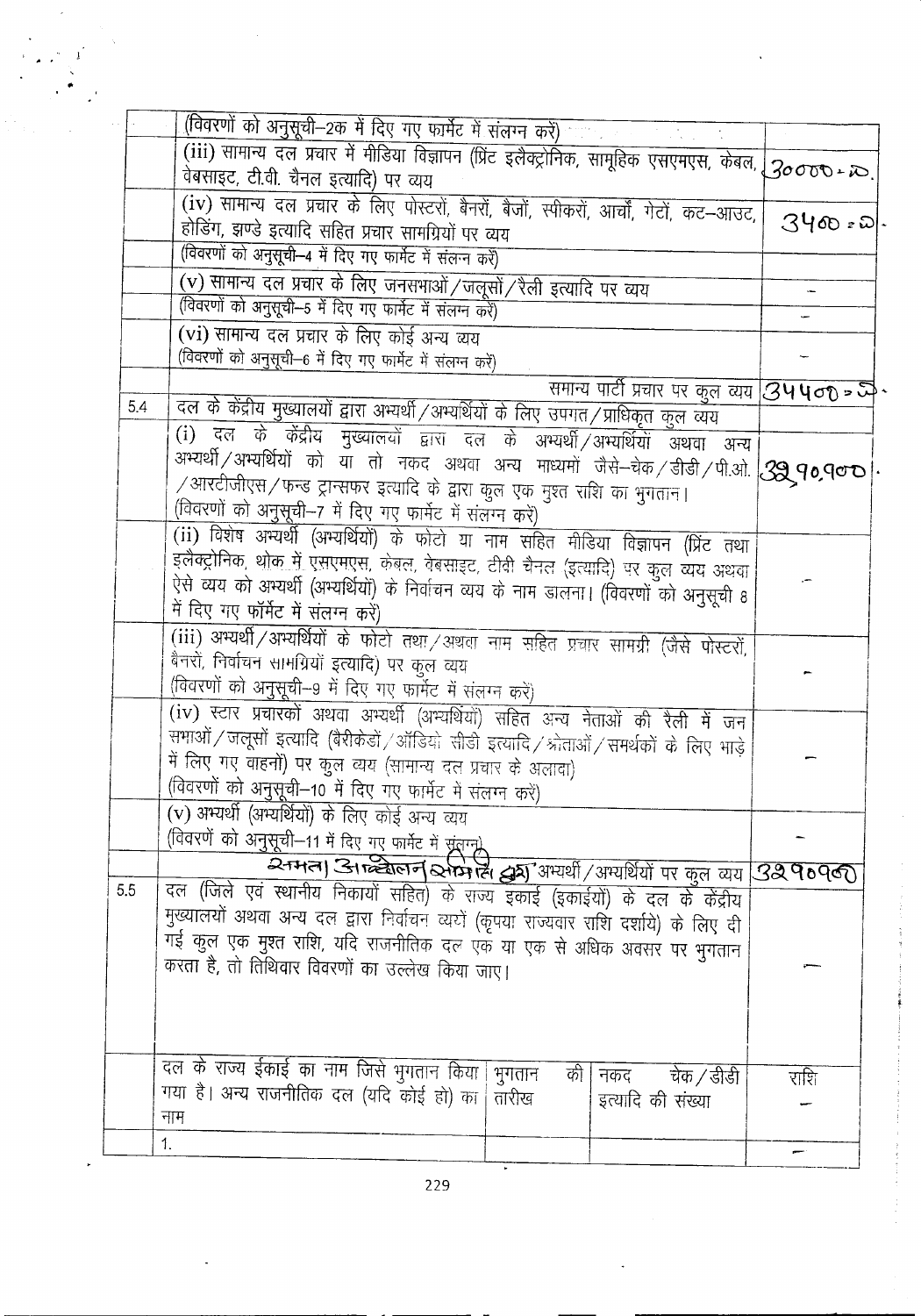| 恐<br>$\sim 0.01$ | $\mathbb{P}2$ , that is the set of the state $\mathbb{P}2$<br><b>Contract</b>                      | $\left\langle \frac{\partial \mathcal{A}}{\partial \mathcal{A}} \right\rangle = \left\langle \mathcal{A} \right\rangle_{\mathcal{A}} \left\langle \mathcal{A} \right\rangle_{\mathcal{A}} \left\langle \mathcal{A} \right\rangle_{\mathcal{A}} = \left\langle \mathcal{A} \right\rangle_{\mathcal{A}} \left\langle \mathcal{A} \right\rangle_{\mathcal{A}} \left\langle \mathcal{A} \right\rangle_{\mathcal{A}}$ | $\label{eq:2.1} \mathcal{L}(\mathcal{L}) = \frac{1}{2} \sum_{i=1}^n \mathcal{L}(\mathcal{L}) \mathcal{L}(\mathcal{L}) = \frac{1}{2} \sum_{i=1}^n \mathcal{L}(\mathcal{L}) \mathcal{L}(\mathcal{L})$ | $\sim$ $\sim$   |
|------------------|----------------------------------------------------------------------------------------------------|------------------------------------------------------------------------------------------------------------------------------------------------------------------------------------------------------------------------------------------------------------------------------------------------------------------------------------------------------------------------------------------------------------------|-----------------------------------------------------------------------------------------------------------------------------------------------------------------------------------------------------|-----------------|
|                  | 3. इत्यादि                                                                                         |                                                                                                                                                                                                                                                                                                                                                                                                                  |                                                                                                                                                                                                     |                 |
|                  |                                                                                                    |                                                                                                                                                                                                                                                                                                                                                                                                                  |                                                                                                                                                                                                     |                 |
|                  |                                                                                                    |                                                                                                                                                                                                                                                                                                                                                                                                                  | कुल                                                                                                                                                                                                 |                 |
| 5.6              | निर्वाचन सम्पन्न होने पर दल के केंद्रीय मुख्यालयों में दल विधियों का अंतः शेष (क्लोजिंग<br>बैलेंस) |                                                                                                                                                                                                                                                                                                                                                                                                                  |                                                                                                                                                                                                     |                 |
|                  |                                                                                                    |                                                                                                                                                                                                                                                                                                                                                                                                                  |                                                                                                                                                                                                     |                 |
|                  |                                                                                                    |                                                                                                                                                                                                                                                                                                                                                                                                                  | विवरण                                                                                                                                                                                               |                 |
|                  | (i) हस्त रोकड़                                                                                     |                                                                                                                                                                                                                                                                                                                                                                                                                  |                                                                                                                                                                                                     |                 |
|                  | (ii) बैंक शेष<br>$PNB$ .                                                                           |                                                                                                                                                                                                                                                                                                                                                                                                                  |                                                                                                                                                                                                     | $20500 - 20057$ |
|                  | (कृपया बैंक तथा शाखा के नाम का उल्लेख करें) <b>Canara Bank.</b>                                    |                                                                                                                                                                                                                                                                                                                                                                                                                  |                                                                                                                                                                                                     | 12183           |
|                  |                                                                                                    |                                                                                                                                                                                                                                                                                                                                                                                                                  |                                                                                                                                                                                                     |                 |

#### भाग-ख

6.

- 
- 

| 6.1 | राज्य इकाई (जिले स्तर की इकाईयों तथा स्थानीय इकाईयों सहित) का अथ                                                                                  | राशि |
|-----|---------------------------------------------------------------------------------------------------------------------------------------------------|------|
|     | शेष (ओपनिंग बैलेंस) (निर्वाचन की घोषण की तिथि को) विवरण                                                                                           |      |
|     | हस्त नकद                                                                                                                                          |      |
|     | बैंक शेष                                                                                                                                          |      |
|     | (कृपया बैंक तथा शाखा का नाम उल्लेख करें)                                                                                                          |      |
|     | कुल                                                                                                                                               |      |
| 6.2 | राज्य में जिला स्तर की इकाईयों तथा स्थानीय इकाईयों सहित राज्य ईकाई                                                                                |      |
|     | द्वारा निर्वाचन की घोषणा की तिथि से निर्वाचन सम्पन्न होने की तिथि तक सभी                                                                          |      |
|     | स्त्रोतों से कुल प्राप्तियाँ                                                                                                                      |      |
|     | विवरण                                                                                                                                             | राशि |
|     | (i) नकद                                                                                                                                           |      |
|     | (ii) चैक अथवा ड्राफ्ट आदि                                                                                                                         |      |
|     | (iii) किसी अन्य रूप में (किसी भी व्यक्ति / सत्ता से प्राप्त मानार्थ वस्तुएँ अथवा<br>सेवाएँ)                                                       |      |
|     | (कृपया किसी भी व्यक्ति / सत्ता से मानार्थ रूप में प्राप्त ऐसी वस्तुएँ अथवा<br>सेवाएँ जैसे हैलीकॉप्टर सेवाएँ आदि के काल्पनिक मूल्य का उल्लेख करें) |      |
|     | कुल                                                                                                                                               |      |
| 6.3 | सामान्य दल प्रचार (निर्वाचन के घोषणा की तिथि से निर्वाचन सम्पन्न होने की                                                                          |      |
|     | तिथि तक) के लिए राज्य ईकाई (जिला स्तर के इकाईयों तथा स्थानीय 33 G4C 9ST                                                                           |      |
|     | इकाईयों) द्वारा उपगत/प्राधिकृत कुल व्यय।                                                                                                          |      |
|     | राज्य इकाई द्वारा कुल व्यय का विवरण                                                                                                               | राशि |
|     | (i) नकद                                                                                                                                           |      |
|     | (ii) चैक अथवा ड्राफ्ट आदि                                                                                                                         |      |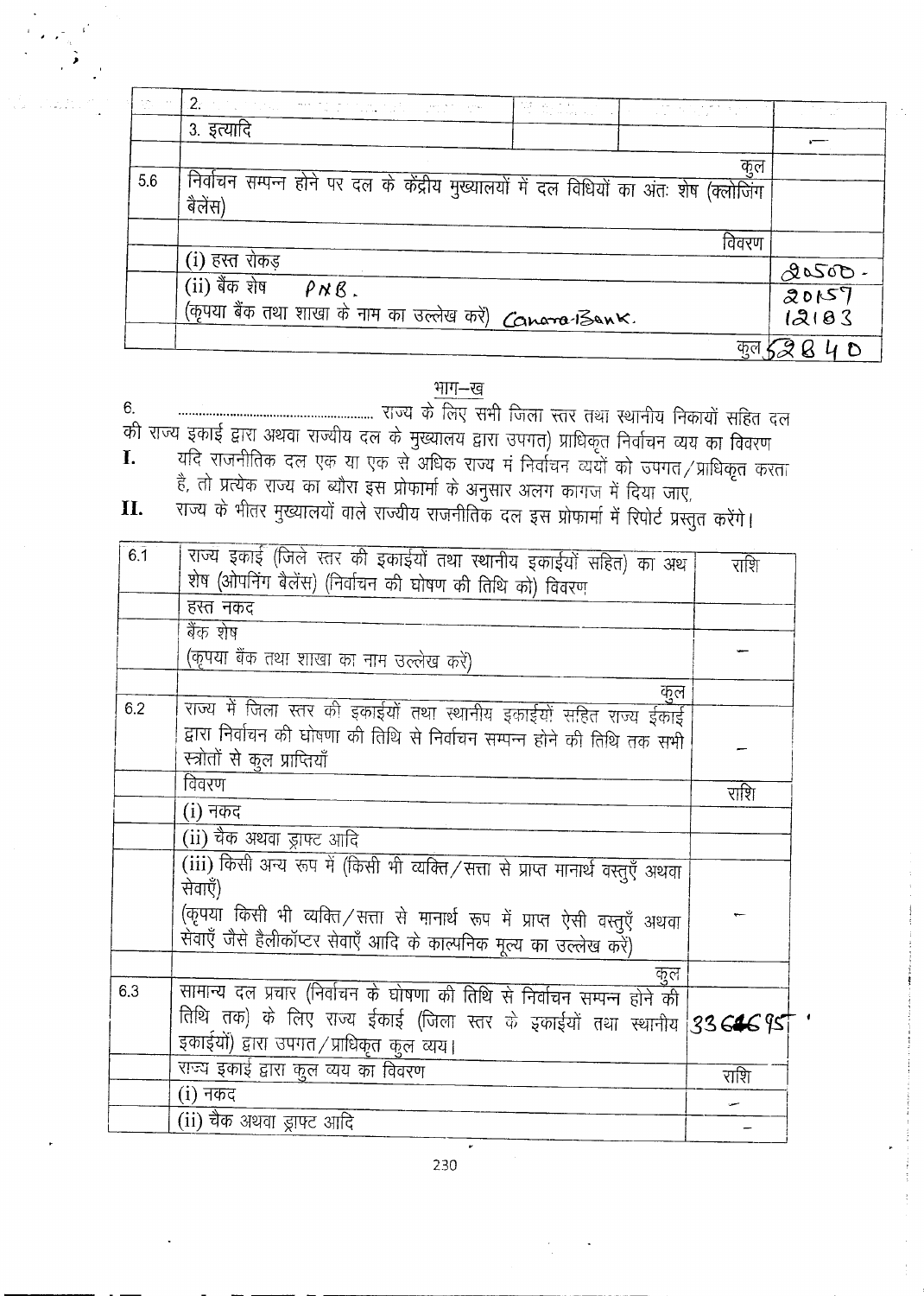|     | (iii) व्यय प्राधिकृत, परन्तु निर्वाचन सम्पन्न होने की तिथि पर बकाया राशि          |  |
|-----|-----------------------------------------------------------------------------------|--|
|     | कुल                                                                               |  |
|     | ख. राज्य इकाई (जिला स्तर के इकाईयों तथा स्थानीय इकाईयों सहित) द्वारा              |  |
|     | उपगत सामान्य दल प्रचार के लिए व्यय का विवरण                                       |  |
|     | (i) राज्य इकाई द्वारा उपगत स्टार प्रचारकों पर यात्रा व्यय                         |  |
|     | (विवरणों को अनुसूची-12 में दिए गए फार्मेट में पृष्ठांकित करें)                    |  |
|     | (ii) राज्य इकाई द्वारा अन्य नेताओं पर यात्रा व्यय                                 |  |
|     | (विवरणों को अनुसूची—13 में दिए गए फार्मेट में पृष्ठांकित करें)                    |  |
|     | (iii) राज्य इकाई द्वारा सामान्य दल प्रचार के मीडिया विज्ञापन (प्रिन्ट तथा         |  |
|     | इलेक्ट्रोनिक, थोक एसएमएस, केबल, वेबसाइट तथा टीवी चैनल इत्यादि) पर                 |  |
|     | व्यय।                                                                             |  |
|     | (विवरणों को अनुसूची-14 में दिए गए फार्मेट में पृष्ठांकित करें)                    |  |
|     | (iv) राज्य इकाई द्वारा सामान्य दल प्रचार के लिए पोस्टरों, बैनरों, बैज,            |  |
|     | स्टीकरों, आर्चेज, गेट, कट-आउट, होर्डिंग्स, झण्डे इत्यादि सहित प्रचार              |  |
|     | सामग्रियों पर व्यय।                                                               |  |
|     | (विवरणों को अनुसूची-15 में दिए गए फार्मेट में पृष्ठांकित करें)                    |  |
|     | (v) राज्य इकाई द्वारा सामान्य दल प्रचार के लिए जन सभाओं / जलूसों / रैली           |  |
|     | इत्यादि पर व्यय (विवरणों को अनुसूची-16 में दिए गए फार्मेट में संलग्न करें)        |  |
|     | (vi) राज्य इकाई द्वारा सामान्य दल प्रचार के लिए कोई अन्य व्यय।                    |  |
|     | (विवरणों को अनुसूची-17 में दिए गए फार्मेट में पृष्ठांकित करें)                    |  |
|     | कूल                                                                               |  |
| 6.4 | अभ्यर्थी (अभ्यर्थियों) (सामान्य दल प्रचार के अतिरिक्त) को आबंटित जिला स्तर        |  |
|     | की इकाईयों तथा स्थानीय सहित अभ्यर्थी (अभ्यर्थियों) के लिए राज्य इकाई द्वारा       |  |
|     | उपगत या प्राधिकृत कुल व्यय                                                        |  |
|     | (i) राज्य इकाई द्वारा दल के अभ्यर्थी (अभ्यर्थियों) अथवा अभ्यर्थी (अभ्यर्थियों) को |  |
|     | नकदी या अन्य माध्यमों, यथा-चेक/डीडी/पीओ/आरटीजीएस/फन्ड                             |  |
|     | ट्रान्सफर इत्यादि द्वारा कुल एक मुश्त भुगतान।                                     |  |
|     | (विवरणों को अनुसूची-18 में दिए गए फार्मेट में पृष्ठांकित करें)                    |  |
|     | (ii) राज्य ईकाई द्वारा अभ्यर्थी (अभ्यर्थियों) के फोटो या नाम सहित मीडिया          |  |
|     | विज्ञापन (प्रिन्ट तथा इलेक्ट्रोनिक थोक एसएमएस, केबल, वेबसाइट, टीवी चैनल           |  |
|     | इत्यादि) पर कुल व्यय।                                                             |  |
|     | (विवरणों को अनुसूची-19 में दिए गए फार्मेट में पृष्ठांकित करें)                    |  |
|     | (iii) राज्य ईकाई द्वारा अभ्यर्थी (अभ्यर्थियों) के फोटो तथा /अथवा नाम सहित         |  |
|     | प्रचार सामग्रियों (जैसे पोस्टरों, बैनरों, कट–आउटों, निर्वाचन सामग्रियों इत्यादि)  |  |
|     | पर कुल व्यय                                                                       |  |
|     | (विवरणों को अनुसूची-20 में दिए गए फार्मेट में पृष्ठांकित करें)                    |  |
|     | (iv) अभ्यर्थी (अभ्यर्थियों) के साथ स्टार प्रचारकों की रैली में बैरीकेटा /आडियो    |  |
|     | आदि / दर्शकों / समर्थकों के लिए किराए पर लिए गए वाहनों पर राज्य इकाई              |  |
|     | द्वारा कुल व्यय (सामान्य दल प्रचार के अतिरिक्त)                                   |  |
|     | (विवरणों को अनुसूची-21 में दिए गए फार्मेट में पृष्ठांकित करें)                    |  |

 $\ddot{\phantom{0}}$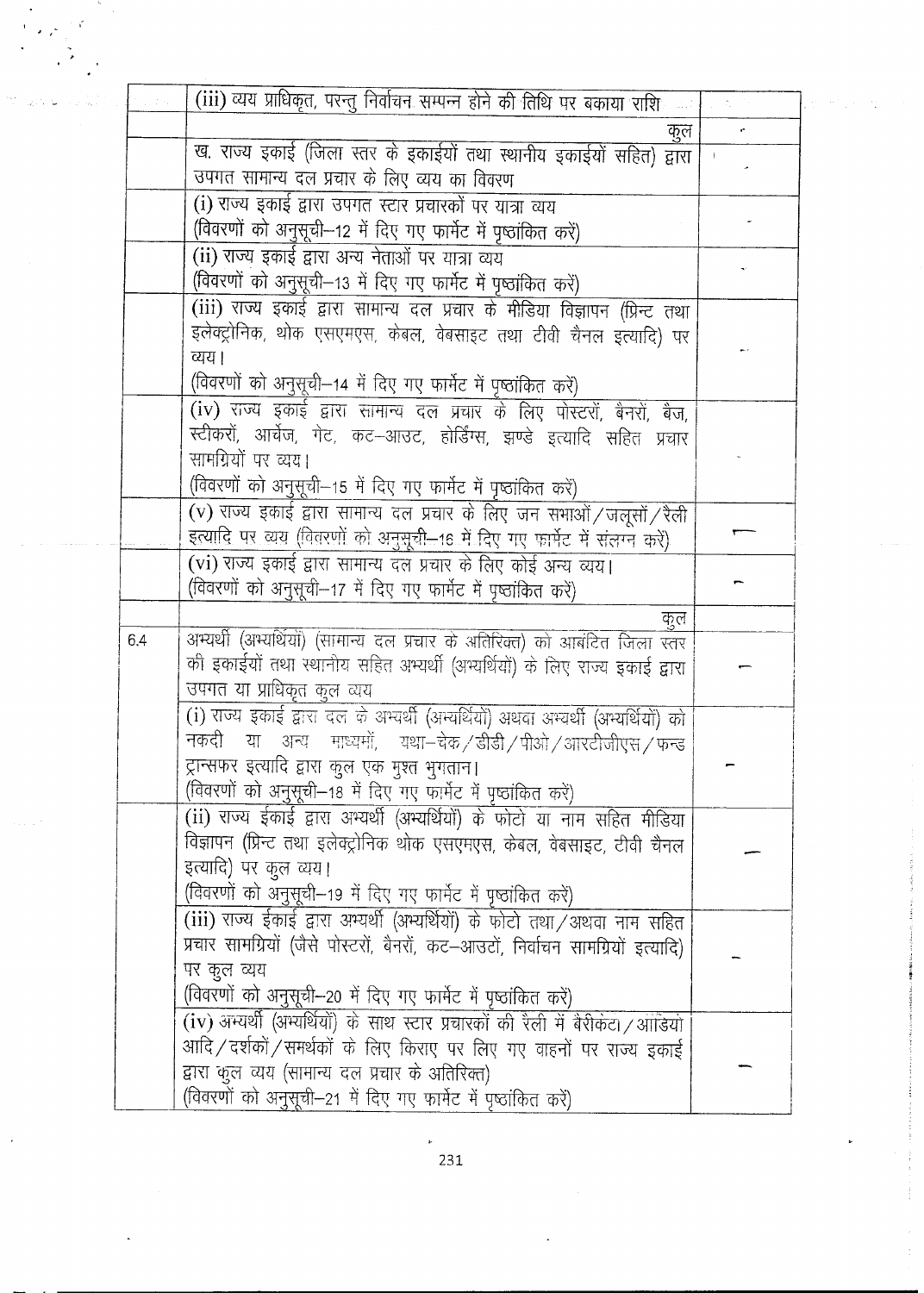|     | (v) राज्य ईकाई द्वारा अभ्यर्थी (अभ्यर्थियों) के लिए कोई अन्य व्यय काल काला का सामाना |      |
|-----|--------------------------------------------------------------------------------------|------|
|     | (विवरणों को अनुसूची-22 में दिए गए फार्मेट में पृष्ठांकित करें)                       |      |
|     | अभ्यर्थी (अभ्यर्थियों) पर कूल व्यय                                                   |      |
| 6.5 | दल के राज्य इकाई (जिले तथा स्थानीय इकाईयों सहित) द्वारा निर्वाचन व्ययों              |      |
|     | के लिए दूसरे दल को दी गई कुल एक मुश्त राशि। यदि राजनीतिक दल एक                       |      |
|     | या एक से अधिक अवसर पर भुगतान करते हैं, तो तिथिवार विवरणों का                         |      |
|     | उल्लेख करना है।                                                                      |      |
|     | दल के राज्य इकाई का नाम जिसे  भुगतान की तिथि   नकद चेक / डीडी                        | राशि |
|     | भुगतान किया गया है। अन्य, (विधियाँ)<br>इत्यादि की संख्या                             |      |
|     | राजनीतिक दल (यदि कोई हों) का                                                         |      |
|     | नाम                                                                                  |      |
|     | 1.                                                                                   |      |
|     | 2.                                                                                   |      |
|     | 3. इत्यादि                                                                           |      |
|     | कुल                                                                                  |      |
| 6.6 | निर्वाचन सम्पन्न होने के पश्चात दल के राज्य इकाई (जिले एवं स्थानीय                   | राशि |
|     | इकाईयों सहित) का अंत शेष                                                             |      |
|     | विवरण                                                                                |      |
|     |                                                                                      | राशि |
|     | (i) हस्त नकद                                                                         |      |
|     | (ii) बैंक शेष                                                                        |      |
|     | (कृपया बैंक तथा शाखा के नाम का उल्लेख करें)                                          |      |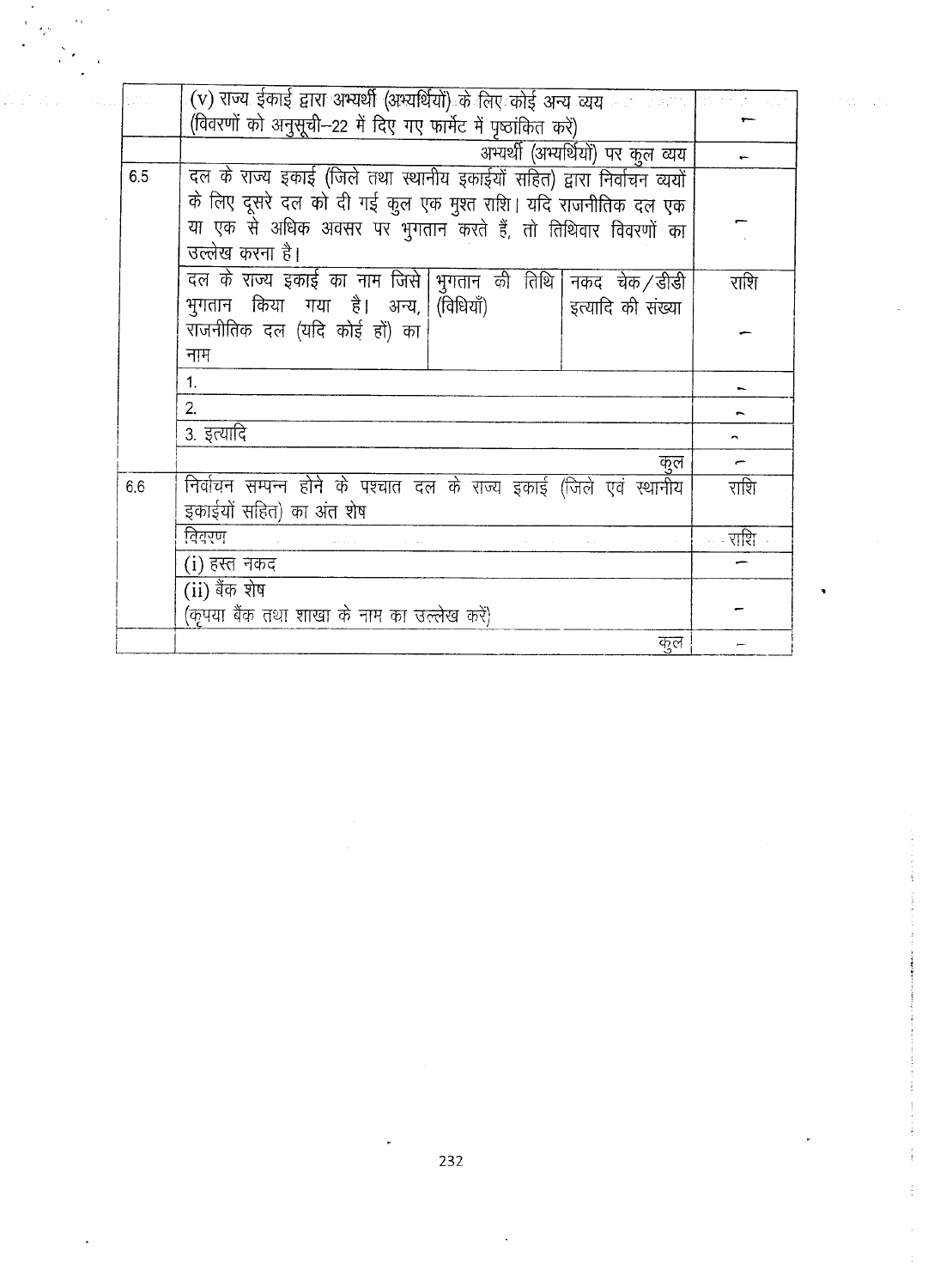$\mathcal{M}^{\text{max}}_{\text{max}}$  , where the compact of the SHH-H provided in the contract of the  $\mathcal{M}^{\text{max}}_{\text{max}}$ 

7. जैसा कि भाग—क तथा ख में सारणियों में निर्धारित है, सभी प्राप्तियों का सार तथा निर्वाचन के<br>दौरान (निर्वाचन के घोषणा की तिथि से निर्वाचन सम्पन्न होने तक) राजनीतिक दल द्वारा उपगत/प्राधिकृत व्यय

| क | क्ल का नाम स्नारतीय राष्ट्रवाई सिमानता पार्टी                                                                                    |         |
|---|----------------------------------------------------------------------------------------------------------------------------------|---------|
| ख | मतदान की तिथि (तिथियां)                                                                                                          |         |
| ग | निर्वाचनः                                                                                                                        |         |
|   | (राज्य तथा विधान सभा / लोक सभा / निर्वाचन क्षेत्र के नाम का उल्लेख करें)                                                         |         |
| घ | अथ शेष (पार्टी के केन्द्रीय मुख्यालय तथा राज्य /जिला /स्थानीय स्तर के                                                            |         |
|   | इकाईयों सहित के लिए)                                                                                                             |         |
|   | विवरण                                                                                                                            | राशि    |
|   | (i) हस्त नकद (निर्वाचन से संबंधित सभी राज्यों का 5.1क (i) + 6.1 क (i) }                                                          | 98445   |
|   | (ii) बैंक में नकद निर्वाचन से संबंधित सभी राज्यों का 5.1क (ii) + 6.1 क                                                           |         |
|   | (ii)                                                                                                                             |         |
| ङ | निर्वाचन की घोषणा की तिथि से निर्वाचन सम्पन्न होने की तिथि तथा (पार्टी के                                                        |         |
|   | केन्द्रीय मुख्यालय तथा राज्य / जिला / स्थानीय स्तर के इकाइयों, दोनों में) कुल                                                    |         |
|   | प्राप्तियाँ ।                                                                                                                    |         |
|   | विवरण                                                                                                                            | राशि    |
|   | (i) हस्त नकद {सभी राज्यों का 5.2क (i) + 6.2 क (i) }                                                                              | 2500000 |
|   | (ii) येक अथवा ड्राफ्ट {सभी राज्यों का 5.2क (ii) + 6.2 क (ii) }                                                                   | 32909.0 |
|   | (iii)इसी प्रकार (अथवा मानार्थ प्राप्तियाँ) {निर्वाचन से संबंधित सभी राज्यों का 5.                                                |         |
|   | $2\overline{\Phi(iii)} + 6.2 \ \overline{\Phi(iii)}$                                                                             |         |
|   | कुल प्राप्ति (प्राप्तियाँ)                                                                                                       |         |
| च | निर्वाचन की घोषणा की तिथि से निर्वाचन सम्पन्न होने की तिथि तथा (केन्द्रीय                                                        |         |
|   | मुख्यालय तथा राज्य/जिला/स्थानीय स्तर की इकाईयों, क्षेत्रों में) सामान्य दल                                                       |         |
|   | प्रचार के लिए उपगत/प्राधिकृत कुल व्यय।                                                                                           |         |
|   | विवरण                                                                                                                            |         |
|   |                                                                                                                                  | राशि    |
|   | I. नकद अथवा चेक / डीडी आदि निर्वाचन से संबंधित सभी राज्यों का 5.3क (i)                                                           |         |
|   | $+ 6.3 \; \overline{\Phi}(i)$                                                                                                    |         |
|   | $\overline{II}$ . चेक अर्थवा ड्राफ्ट (निर्वाचन से संबंधित सभी राज्यों का 5.3क (ii) + 6.3 क $\begin{bmatrix} S & 3 \end{bmatrix}$ |         |
|   | (ii)                                                                                                                             |         |
|   | III. प्राधिकृत व्यय, परन्तु निर्वाचन सम्पन्न होने की तिथि को बकाया राशि शेष                                                      |         |
|   | {निर्वाचन से संबंधित सभी राज्यों का 5.3क (iii) + 6.3 क (iii)}                                                                    |         |
|   | IV. सामान्य दल प्रचार पर कुल व्यय                                                                                                |         |
| Ø | राजनीतिक दल द्वारा सामान्य दल प्रचार के अतिरिक्त अभ्यर्थी (अभ्यर्थियों) के                                                       |         |
|   | लिए उपगत/प्राधिकृत कुल व्यय                                                                                                      |         |
|   | विवरण                                                                                                                            | राशि    |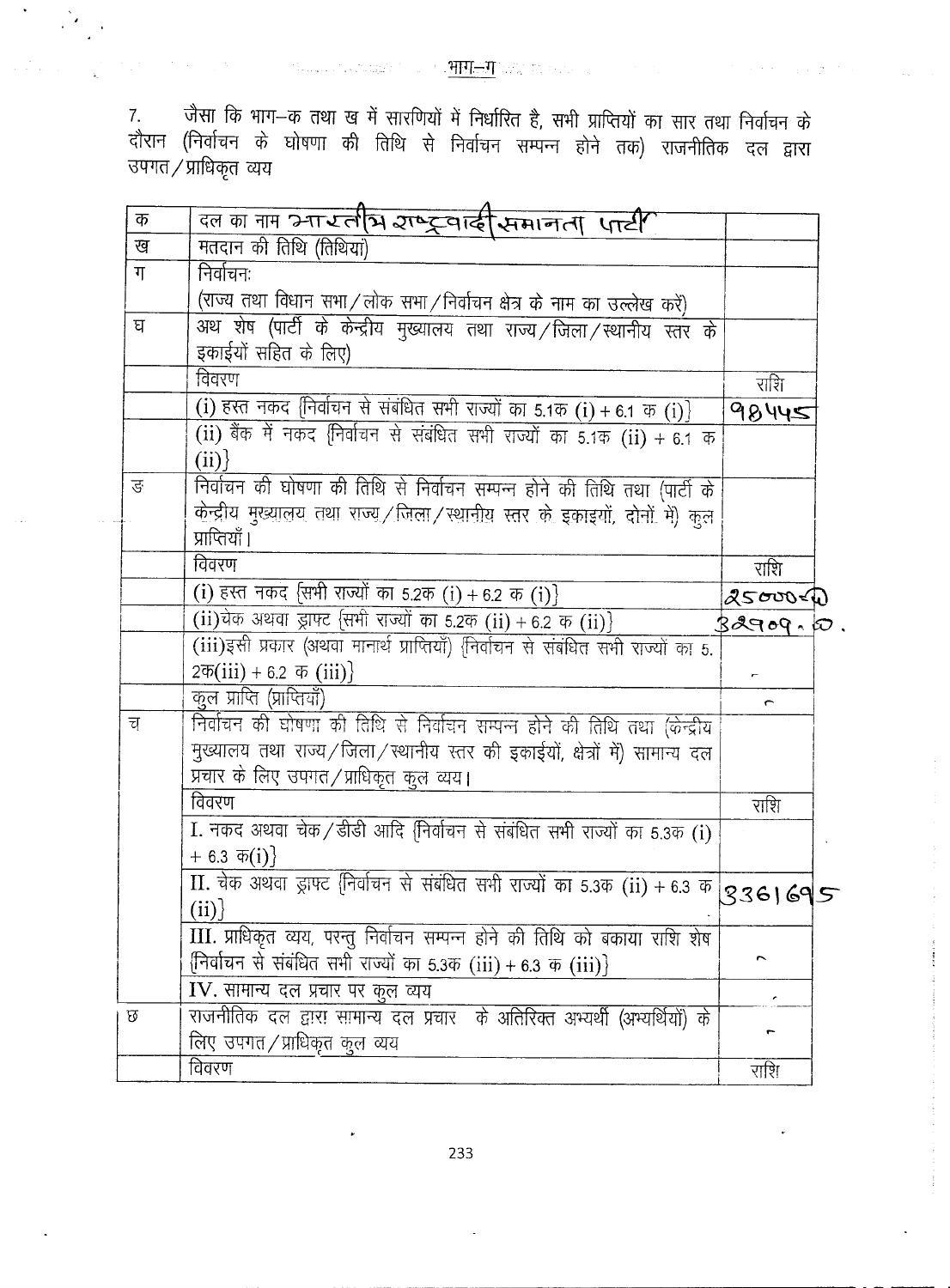|    | 1. नकद अथवा चेक/डीडी आदि द्वारा अभ्यर्थी (अभ्यर्थियों) को भुगतान (निर्वाचन 32909=3               |         |  |
|----|--------------------------------------------------------------------------------------------------|---------|--|
|    | से संबंधित सभी राज्यों का 5.4क (i) + 6.4 क(i)}                                                   |         |  |
|    | II. इसी प्रकार-                                                                                  |         |  |
|    | क. मीडिया को किए गए भुगतान (निर्वाचन से संबंधित सभी राज्यों का 5.4क $\sim$ 329&9 $\neq$ 0 $\sim$ |         |  |
|    | $(ii) + 6.4 \; \overline{\Phi}(ii)$                                                              |         |  |
|    | ख. प्रचार सामग्रियाँ {निर्वाचन से संबंधित सभी राज्यों का 5.4क (iii) + 6.4                        |         |  |
|    | $\overline{\Phi(iii)}$                                                                           |         |  |
|    | ग. जन सभाएँ, जलूसों आदि (निर्वाचन से संबंधित सभी राज्यों का 5.4क (iv) +                          |         |  |
|    | 6.4 $\bar{\Phi}(iv)$                                                                             |         |  |
|    | घ. कोई अन्य व्यय (निर्वाचन से संबंधित सभी राज्यों का 5.4क(v) + 6.4क(v)}                          |         |  |
|    | IV. अभ्यर्थी (अभ्यर्थियों) की कुल व्यय                                                           |         |  |
| ज. | समान्य दल प्रचार के लिए तथा अभ्यर्थी (अभ्यर्थियों) के लिए कुल व्यय                               |         |  |
|    | (इस सारणी के ऊपर के च(iv) + छ(iv) का कुल जोड़                                                    |         |  |
| झ. | अंत शेष (पार्टी के केन्द्रीय मुख्यालय तथा राज्य/जिला/स्थानीय स्तर की                             |         |  |
|    | इकाईयों; दोनों में)                                                                              |         |  |
|    | विवरण                                                                                            | राशि    |  |
|    | क. हस्त नकद निर्वाचन से संबंधित सभी राज्यों का 5.6क(i) + 6.6क(i) }                               | ९४५ २ छ |  |
|    | ख. बैंक शेष निर्वाचन से संबंधित सभी राज्यों का 5.6क(ii) + 6.6क(ii)}                              |         |  |
|    | ग. कूल अंतः शेष (क्लोजिंग बैलेंस)                                                                | grosoop |  |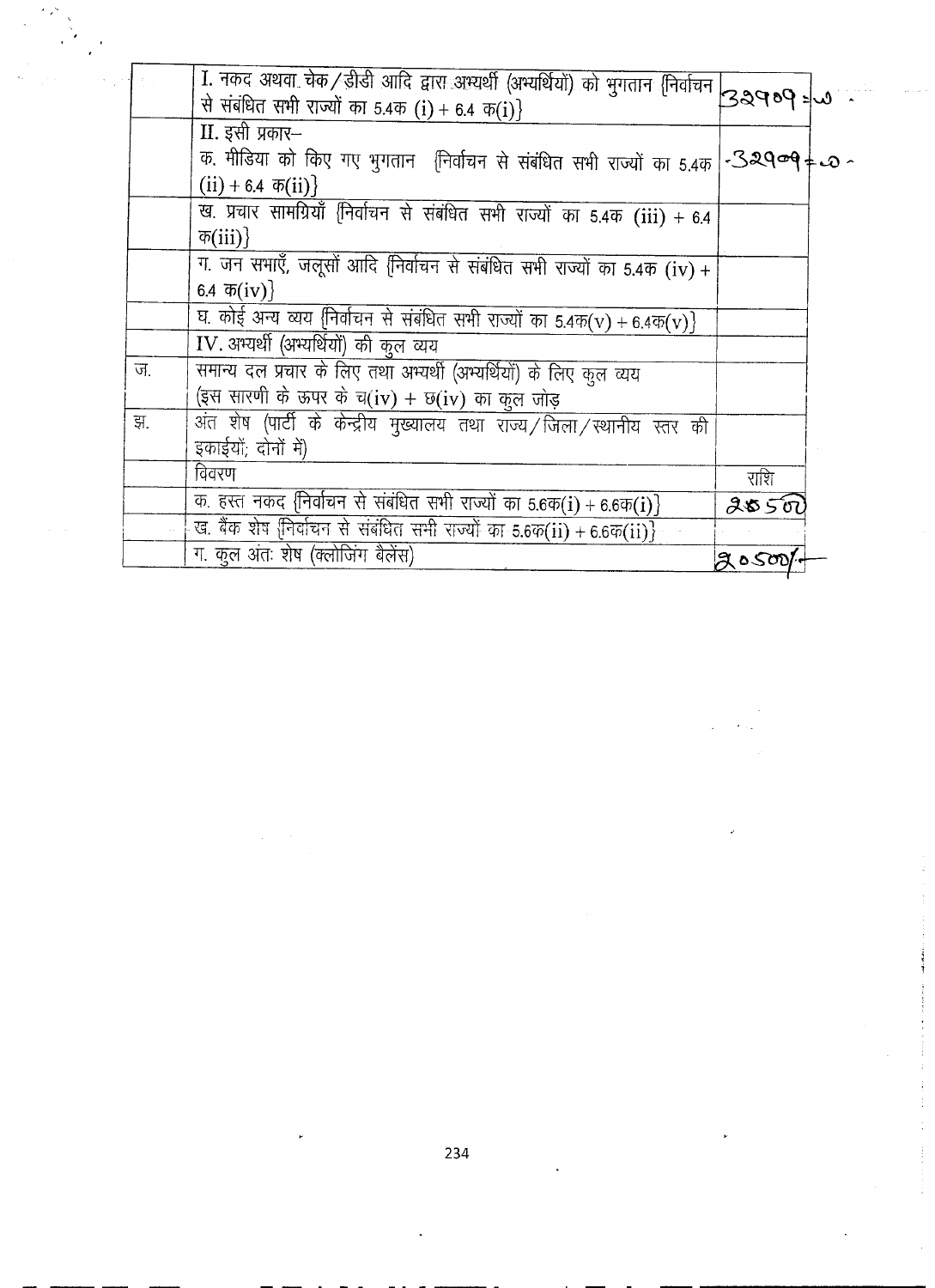## <sup>ः ः भाग</sub>−घ</sup> सत्यापन

मुख्यालयों / राज्य इकाई (जिला स्तर तथा स्थानीय इकाईयों सहित)} द्वारा उपगत / प्राधिकृत निर्वाचन व्यय की सभी मदें शामिल हैं तथा उनमें से कुछ भी नहीं छुपाया गया है अथवा रोका गया है। प्रतिबंध लगाया गया है; तथा

निर्वाचन व्यय की उक्त विवरणी मेरे सर्वोत्तम ज्ञान एवं विश्वास से सत्य एवं सही लेखा है तथा किसी भी महत्वपूर्ण तथ्य को, छिपाया नहीं गया है।

कोषाध्यक्ष अथवा प्राधिकृत व्यक्ति के हस्ताक्षर एवं मुहर $\sim 100$ ि विदेशेरी द्वारा प्रति  $\rm{Party}$ दिनांक अथवा प्राधिकृत व्यक्ति<br>President<br>पार्टी के अध्यक्ष / महा सचिव के हस्ताक्षर

प्रति हस्ताक्षरित

लेखा परीक्षक द्वारा प्रमाणित

लेखा परीक्षक के हस्ताक्षर एवं मुहर

For Bhartiya Rashtravadi Samanta Party  $\frac{1}{\sqrt{2}}$ 

'जो लागू न हो, उसे हटा दें।

President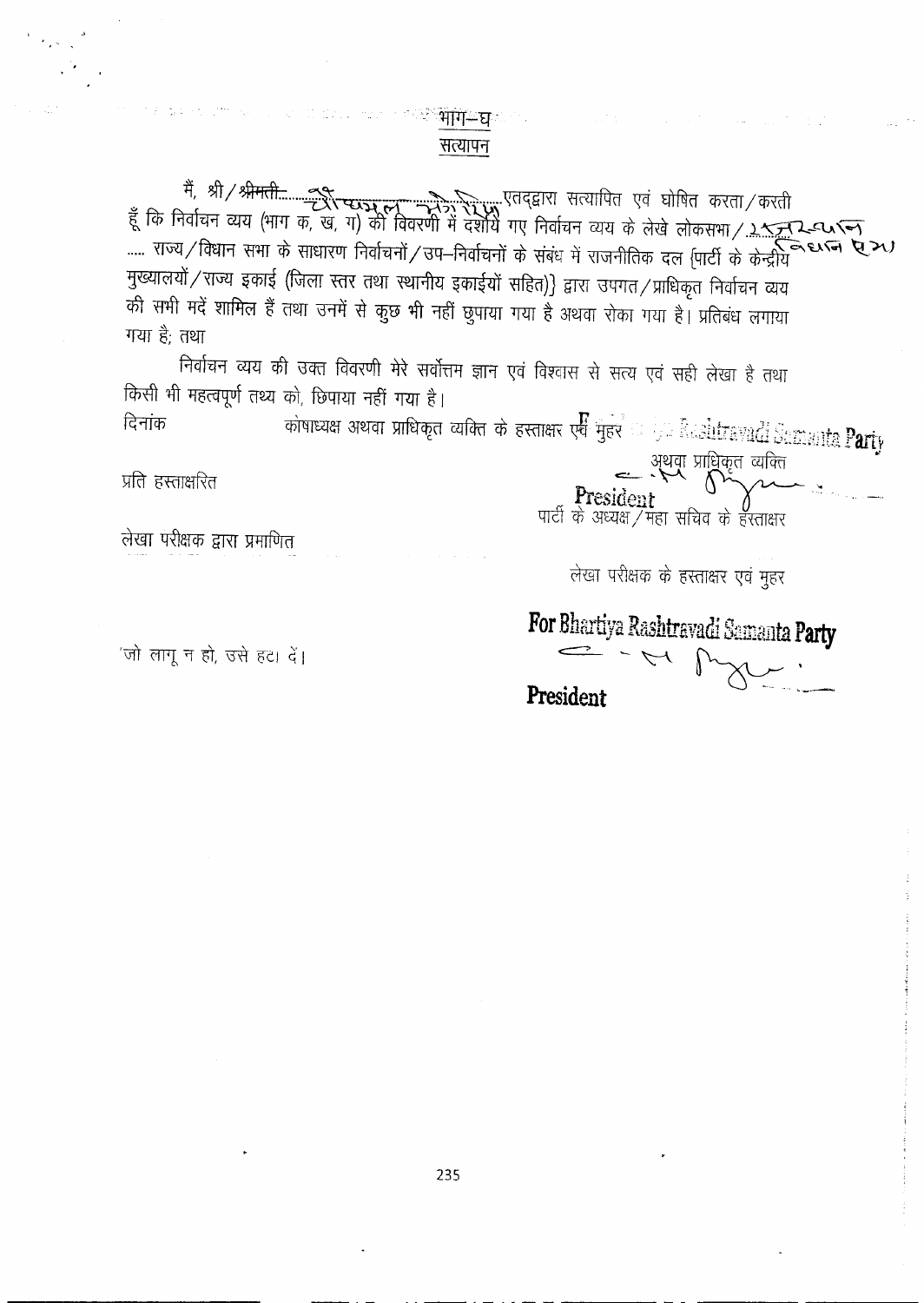# <u>स्था पार्टी के केन्द्रीय मुख्यालयों द्वारा व्यय</u>

|      | निर्वाचन की घोषणा की तारीख से निर्वाचन की समाप्ति की तारीख तक साधारण पार्टी प्रचार के लिए |  |  |                                                                             |  |  |  |  |
|------|-------------------------------------------------------------------------------------------|--|--|-----------------------------------------------------------------------------|--|--|--|--|
|      | पार्टी के केन्द्रीय मुख्यालय द्वारा अधिकृत/उपगत राज्य--वार सकल व्यय का ब्यौरा             |  |  |                                                                             |  |  |  |  |
| कम   |                                                                                           |  |  | राज्य का   नकद   चेक इत्यादि   अधिकृत व्यय, परंतु जो निर्वाचन की समाप्ति की |  |  |  |  |
| रां0 | नाम                                                                                       |  |  | तारीख को बकाया रह गया                                                       |  |  |  |  |
|      |                                                                                           |  |  |                                                                             |  |  |  |  |
|      |                                                                                           |  |  |                                                                             |  |  |  |  |
|      |                                                                                           |  |  |                                                                             |  |  |  |  |
|      |                                                                                           |  |  |                                                                             |  |  |  |  |

| अनुसची 2 |       |         |               |                                                                                   |                     |         |
|----------|-------|---------|---------------|-----------------------------------------------------------------------------------|---------------------|---------|
|          |       |         |               | पार्टी के केन्द्रीय मुख्यालय द्वारा अधिकृत/उपगत स्टार प्रचारक (को) का यात्रा व्यय |                     |         |
| क्रम     | राज्य | बैठक की | स्टार प्रचारक | यात्रा का प्रकार                                                                  | हेलीकॉप्टर या       | कल राशि |
| संठ      | और    | तारीख   | का नाम        | (टैक्सी, हेलीकॉप्टर,                                                              | विमान के मामलें में | बकाया   |
|          | स्थल  |         |               | विमान आदि)                                                                        | पाने वाले का नाम    | राशि    |
|          |       |         |               |                                                                                   |                     | सहित्र' |
|          |       |         |               |                                                                                   |                     |         |
|          |       |         |               |                                                                                   |                     |         |
|          | कल    |         |               |                                                                                   |                     |         |

|           | अनुसूची 2क                                                                                                                              |                   |                  |                                                                        |                                         |                                        |  |
|-----------|-----------------------------------------------------------------------------------------------------------------------------------------|-------------------|------------------|------------------------------------------------------------------------|-----------------------------------------|----------------------------------------|--|
|           | पार्टी के केन्द्रीय मुख्यालय द्वारा अधिकृत/उपगत (घोषणा के पश्चात तथा नामांकन से पहले वाले व्ययों<br>सहित) अन्य नेता (ओं) के यात्रा व्यय |                   |                  |                                                                        |                                         |                                        |  |
| कम<br>सं० | राज्य<br>और<br>स्थल                                                                                                                     | बैठक की<br>तारीरव | ं नेता का<br>नाम | यात्रा का प्रकार (टैक्सी, जिल्लीकॉप्टर या<br>हेलीकॉप्टर, विमान<br>आदि) | विमान के मामलें में<br>पाने वाले का नाम | कूल राशि<br>(बकाया<br>राष्ट्री<br>सहित |  |
| 2         |                                                                                                                                         |                   |                  |                                                                        |                                         |                                        |  |
|           | कल                                                                                                                                      |                   |                  |                                                                        |                                         |                                        |  |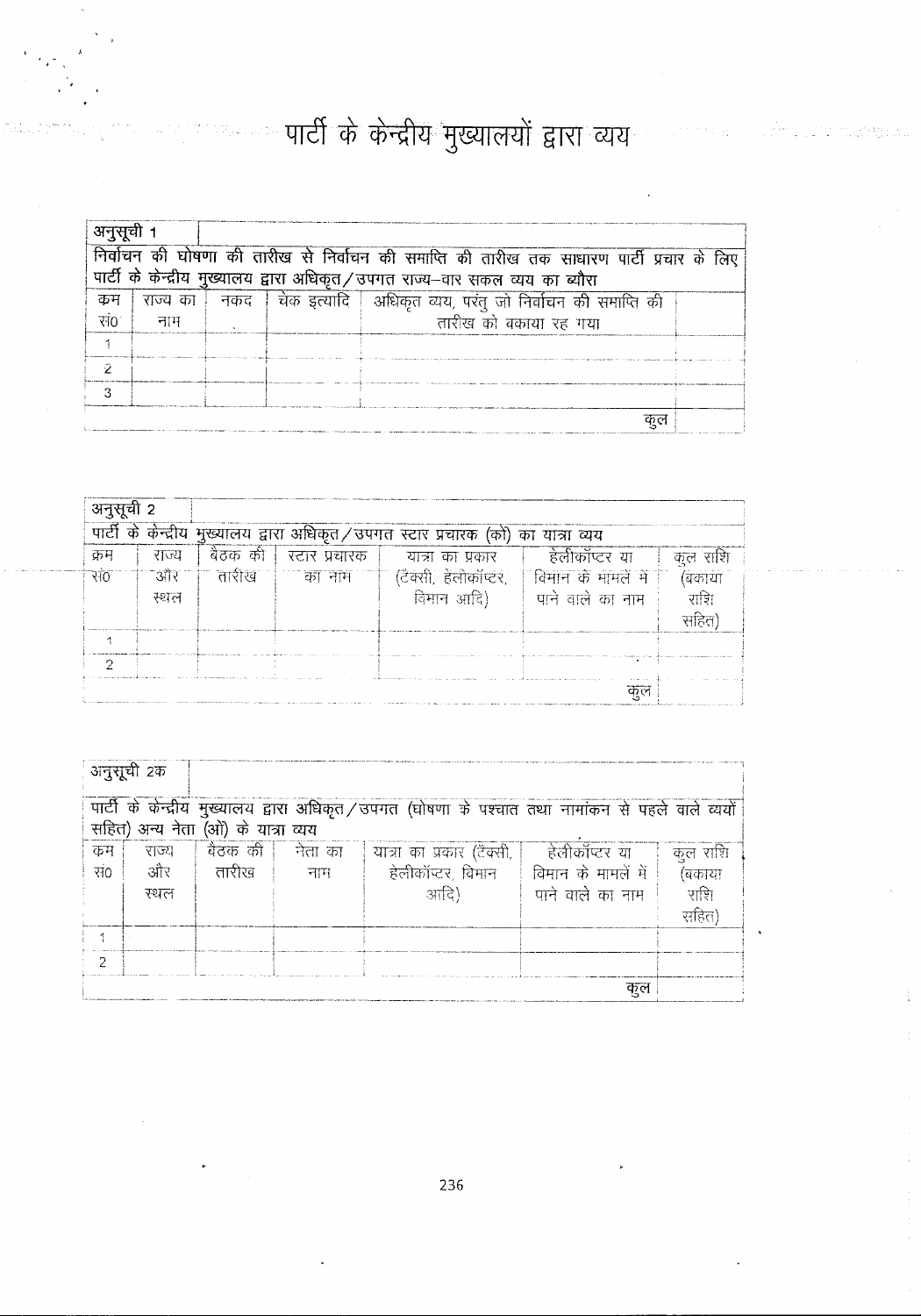| अनुसूची 3 |       | पार्टी के केन्द्रीय मुख्यालय द्वारा अधिकृत/उपगत साधारण पार्टी प्रचार के लिए मीडिया विज्ञापन (प्रिंट<br>और इलेक्ट्रॉनिक, थोक एस एम एस, केबल, वेबसाइट तथा टीवी चैनल इत्यादि) पर व्यय |     |  |
|-----------|-------|------------------------------------------------------------------------------------------------------------------------------------------------------------------------------------|-----|--|
| कम        | राज्य | पाने वाले   सीडिया का (प्रिंट /   प्रिंट / टेलीकास्ट / एस   कुल राशि (बकाया                                                                                                        |     |  |
| सं0       |       | का नाम   इलेक्ट्रॉनिक / एस एम   एम एस की तारीख   राशि सहित)<br>एस./ केबल, टीवी चैनल<br>इत्यादि                                                                                     |     |  |
|           |       |                                                                                                                                                                                    |     |  |
|           |       |                                                                                                                                                                                    |     |  |
| 3         |       |                                                                                                                                                                                    |     |  |
|           |       |                                                                                                                                                                                    | কনে |  |

# ्<br>अनुसूची 4

|     | पार्टी के केन्द्रीय मुख्यालय द्वारा अधिकृत/उपगत साधारण पार्टी प्रचार के लिए पोस्टरों, बैनरों, बिल्लों,<br>स्टिकरों, आर्च, गेट, कट—आउट्स, होर्डिंग, झंडो-इत्यादि सहित प्रचार सामग्री (ग्रियों) पर व्यय |                                                                             |  |                   |  |  |  |  |
|-----|-------------------------------------------------------------------------------------------------------------------------------------------------------------------------------------------------------|-----------------------------------------------------------------------------|--|-------------------|--|--|--|--|
|     |                                                                                                                                                                                                       | कम   राज्य   विधान सभा / संसदीय निर्वाचन क्षेत्र की संख्या   मदों के व्यारे |  | ं। कल सांश (बकाया |  |  |  |  |
| ਚੰਨ |                                                                                                                                                                                                       | रा नाम                                                                      |  | राशि सहित)        |  |  |  |  |
|     |                                                                                                                                                                                                       |                                                                             |  |                   |  |  |  |  |
|     |                                                                                                                                                                                                       |                                                                             |  |                   |  |  |  |  |
|     |                                                                                                                                                                                                       |                                                                             |  |                   |  |  |  |  |
|     |                                                                                                                                                                                                       |                                                                             |  |                   |  |  |  |  |

| अनुसूची 5 |                              |                                          |                                                                            |    |  |
|-----------|------------------------------|------------------------------------------|----------------------------------------------------------------------------|----|--|
|           |                              | मंच/श्रव्य/बैरीकेड/वाहन इत्यादि) पर व्यय | पार्टी के केन्द्रीय मुख्यालय द्वारा अधिकृत/उपगत-आम सभाओं/जुलूस/रैली (यथा   |    |  |
|           | कम   राज्य एवं<br>सं6 ! स्थल |                                          | ेवैठक / जुलूर: रैली की तारीख   मदों के व्योरे   कुल राशि (बकाया राशि सहित) |    |  |
|           |                              |                                          |                                                                            |    |  |
| 2         |                              |                                          |                                                                            |    |  |
| Q.        |                              |                                          |                                                                            |    |  |
|           |                              |                                          |                                                                            | कल |  |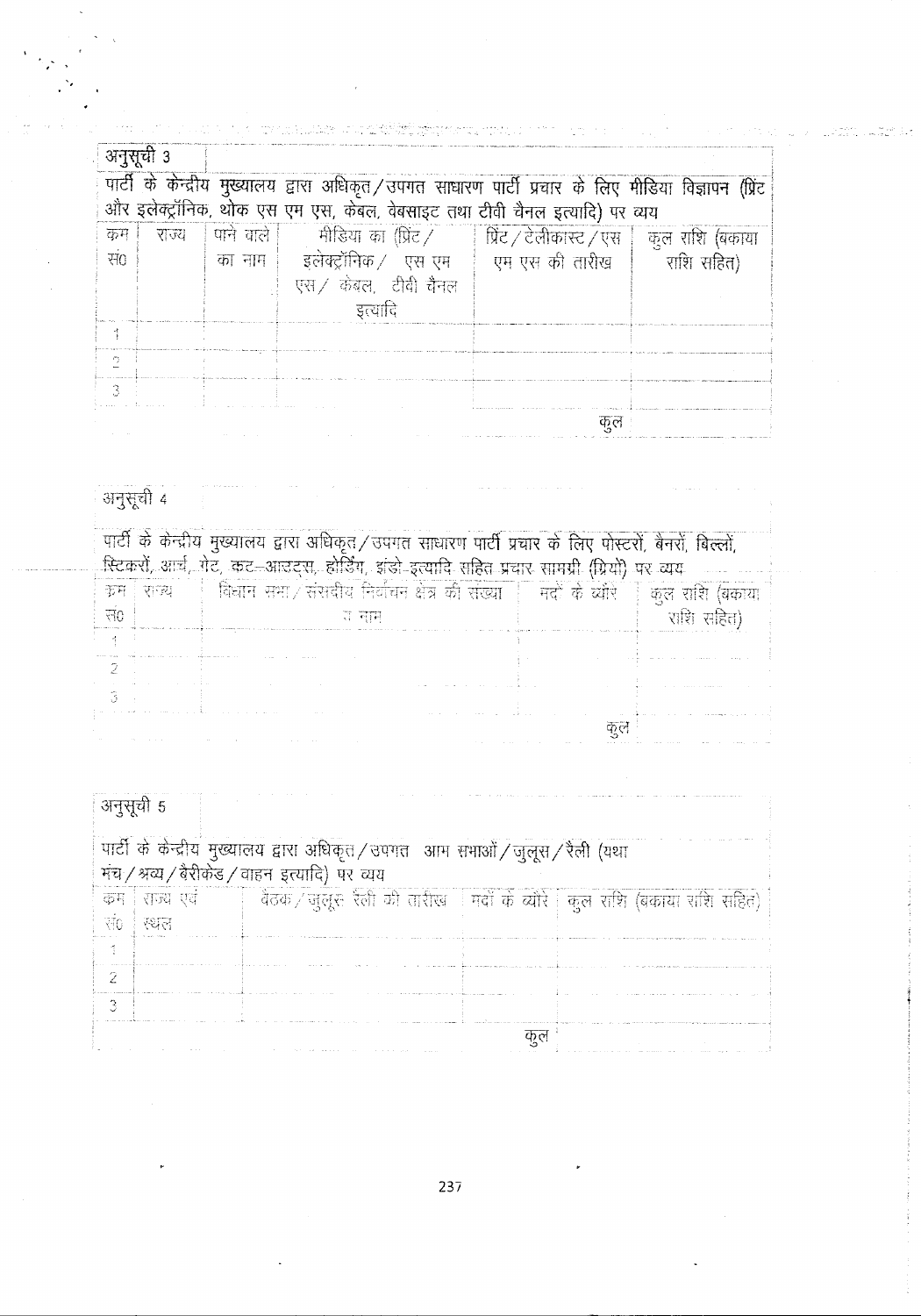| अनसर्वी 6 |        |         |       |                      |                                                                                           |
|-----------|--------|---------|-------|----------------------|-------------------------------------------------------------------------------------------|
|           |        |         |       |                      | पार्टी के केन्द्रीय मुख्यालय द्वारा अधिकृत/उपगत साधारण पार्टी प्रचार के लिए कोई अन्य व्यय |
| कम सं0    | िराज्य | प्रयोजन | तारीख | मदों के <i>चो</i> रे |                                                                                           |
|           |        |         |       |                      | कल राशि (बकाया राशि सहित)                                                                 |
|           |        |         |       |                      |                                                                                           |
|           |        |         |       |                      |                                                                                           |
|           |        |         |       |                      |                                                                                           |
|           |        |         |       |                      |                                                                                           |

### अनुसूची 7

पार्टी के केन्द्रीय मुख्यालय द्वारा अधिकृत/उपगत पार्टी के अभ्यर्थी (थियों) या अन्य अभ्यर्थी (थियों) को नकद या अनय माध्यमों यथा चेक/डी डी/पी ओ/आर टी जी एस/निधि हस्तारण इत्यादि में कुल एकमुश्त भुगतान। यदि राजनैतिक दल एक से अधिक अवसर पर अभ्यर्थी (र्थियों) को भुगतान करता है तो तारीख-वार .<br>ब्यौरों का उल्लेख किया जाएगा।

| - 710 | ज़न्म, । राज्य का नाम<br>विधान<br>सभा / संसदीय<br>। निर्वाचन क्षेत्र की | अभ्यर्थी का नाम   भुगतान की   नकद राशि<br>तथा पारी का नाम । तारीख | ख। | चेक / डीडी संख्या<br>इत्यादि तथा तारीख   गई कुल | ं भुगतान की<br>राशि |
|-------|-------------------------------------------------------------------------|-------------------------------------------------------------------|----|-------------------------------------------------|---------------------|
|       | संख्या तथा माम                                                          |                                                                   |    |                                                 |                     |
|       |                                                                         |                                                                   |    |                                                 |                     |
|       |                                                                         |                                                                   |    | CD 64                                           |                     |

अनुसूची 8

अभ्यर्थी (र्थियों) के फोटो या नाम सहित गीडिया विज्ञापन (प्रिंट ओर इलेक्ट्रॉनिक, थोक एस एम एस, । केबल, वेबसाइट, टीवी चैनल इत्यादि) पर कुल व्यय अथवा इस प्रकार के ऐसे व्यय जिन्हें पार्टी के केन्द्रीय मुख्यालयों द्वारा अधिकृत / उपगत किसी / किन्ही अभ्यर्थी (र्थियो) के नामे डाला जा सकता है

|  |  | ं कम संत । सम्राज | अभ्यर्थी का |                              |                                         |                |
|--|--|-------------------|-------------|------------------------------|-----------------------------------------|----------------|
|  |  |                   |             | मीडिया का नाम                | ्प्रिंट ∕ प्रसारण ∕ एस. एम <sup>ः</sup> | कत राशि        |
|  |  |                   | नाम         | ं(प्रिंट ∕ इलेक्ट्रानिक ∕ एस | एस की तिथि / यां                        | (बकाया शक्ति । |
|  |  |                   |             | एम एस./केवल टी बी            |                                         | सहित)          |
|  |  |                   |             | डत्यादि)                     |                                         |                |
|  |  |                   |             |                              |                                         |                |
|  |  |                   |             |                              |                                         |                |
|  |  |                   |             |                              |                                         |                |
|  |  |                   |             |                              | 7) ल                                    |                |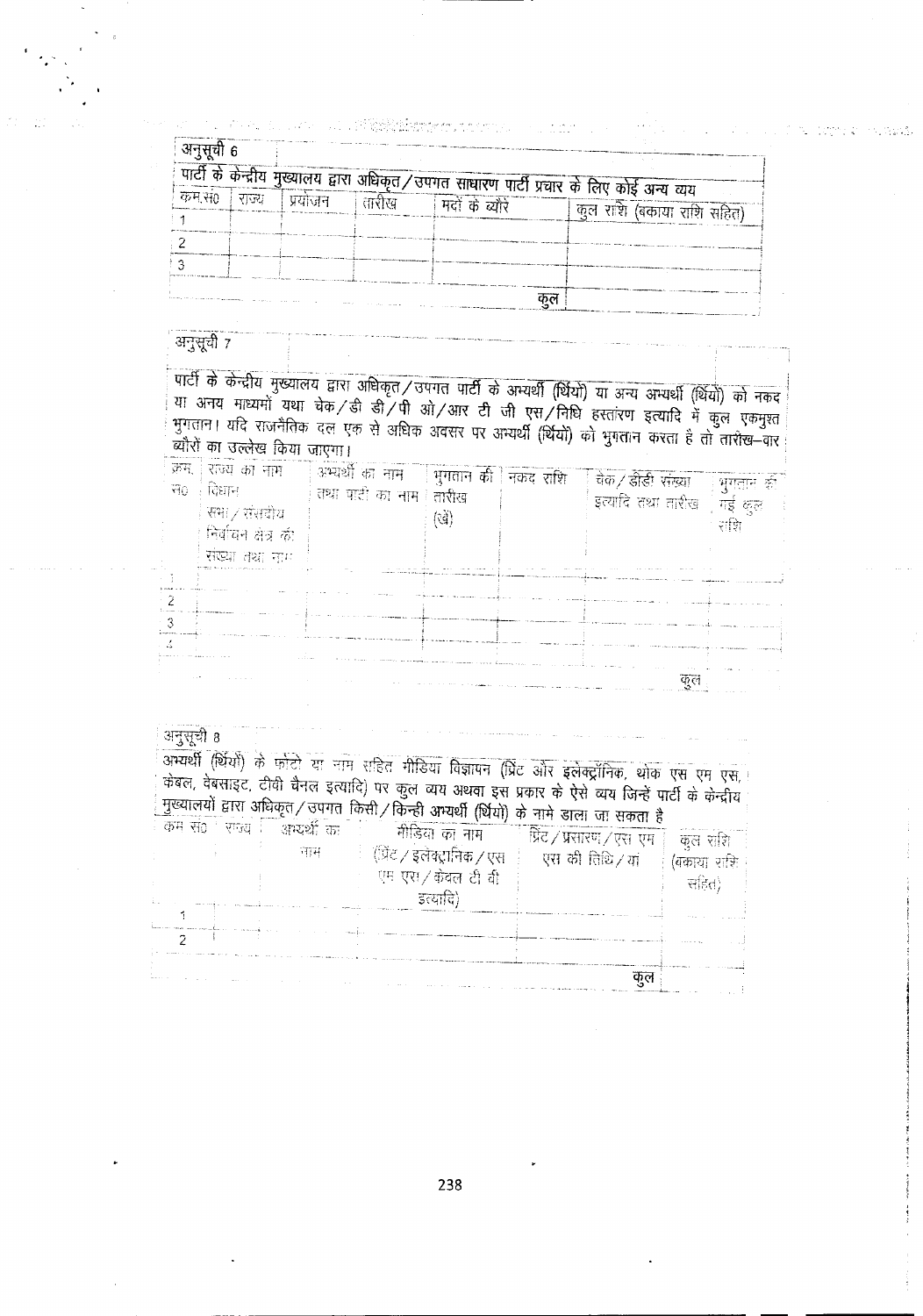| अनुसूची ९ |                                                                                                                                                           |  |                                                                                                       |               |             |  |  |  |
|-----------|-----------------------------------------------------------------------------------------------------------------------------------------------------------|--|-------------------------------------------------------------------------------------------------------|---------------|-------------|--|--|--|
|           |                                                                                                                                                           |  | अभ्यर्थी (थियों) के फोटो या नाम सहित प्रचार सामग्री (यथा पोस्टर, बैनर्स, निर्वाचन सामग्री इत्यादि) पर |               |             |  |  |  |
|           | कुल व्यय अथवा इस प्रकार के ऐसे व्यय जिन्हें पार्टी के केन्द्रीय मुख्यालयों द्वारा अधिकृत/उपगत<br>किसी/किन्हीं अभ्यर्थी (र्थियों) के नामें डाला जा सकता है |  |                                                                                                       |               |             |  |  |  |
|           |                                                                                                                                                           |  | क्रम सं० राज्य   अभ्यर्थी का नाम   विधान सभा / संसदीय                                                 | मद के ब्याँरे | कूल राशि    |  |  |  |
|           |                                                                                                                                                           |  | निर्वाचन क्षेत्र की संख्या व                                                                          |               | (वकाया राशि |  |  |  |
|           |                                                                                                                                                           |  | नाम                                                                                                   |               | सहित)       |  |  |  |
|           |                                                                                                                                                           |  |                                                                                                       |               |             |  |  |  |
|           |                                                                                                                                                           |  |                                                                                                       |               |             |  |  |  |
|           |                                                                                                                                                           |  |                                                                                                       |               |             |  |  |  |

 $\frac{1}{2}\frac{1}{2}\frac{\lambda_1}{2}$ 

| अनुसूची 10 |     | अधिकृत/उपगत कुल व्यय (सामान्य पार्टी प्रचार को छोड़कर) |     |      | पार्टी के केन्द्रीय मुख्यालय द्वारा लोक बैठकों / जुलूस इत्यादि (बैरीकेड्स / श्रव्य इत्यादि / दर्शकों / समर्थको<br>के लिए भाड़े पर लिए वाहन/अभ्यर्थी (थियों) सहित स्टार प्रचारकों या अन्य नेताओं की रैली पर) पर |
|------------|-----|--------------------------------------------------------|-----|------|----------------------------------------------------------------------------------------------------------------------------------------------------------------------------------------------------------------|
|            |     | क्रम । राज्य और । रसार । वेठक में भाग । बैठक की        |     |      | व्यय की मदें   कुल राशि (बकाया                                                                                                                                                                                 |
|            |     | सं0 स्थल   प्रचारक लिने वाले अभ्यर्थी   तारीख व        |     |      | राशि सहित)                                                                                                                                                                                                     |
|            |     | ाकीं) का : (र्थियों) का नाम ।                          | रशल |      |                                                                                                                                                                                                                |
|            | नाम |                                                        |     |      |                                                                                                                                                                                                                |
|            |     |                                                        |     |      |                                                                                                                                                                                                                |
|            |     |                                                        |     |      |                                                                                                                                                                                                                |
|            |     |                                                        |     | ণু প |                                                                                                                                                                                                                |

| अनुसूची 11 |        |                                                            |                                                                                              |              |                                  |
|------------|--------|------------------------------------------------------------|----------------------------------------------------------------------------------------------|--------------|----------------------------------|
|            |        |                                                            | अभ्यर्थी (थियो) के लिए पार्टी के केन्द्रीय मुख्यालय द्वारा अधिकृत / उपगत अन्य कोई खर्च (चें) |              |                                  |
| क्रम संत   | - ਵਿਚਲ | निशास<br>सभा / संसदीय<br>निर्वाचन क्षेत्र की<br>सरया व नाम | ाक्षस्यर्थी का माग                                                                           | ादों के चोरे | ाहत राशि<br>(वकाया राशि<br>सहित) |
|            |        |                                                            |                                                                                              |              |                                  |
|            |        |                                                            |                                                                                              |              |                                  |

239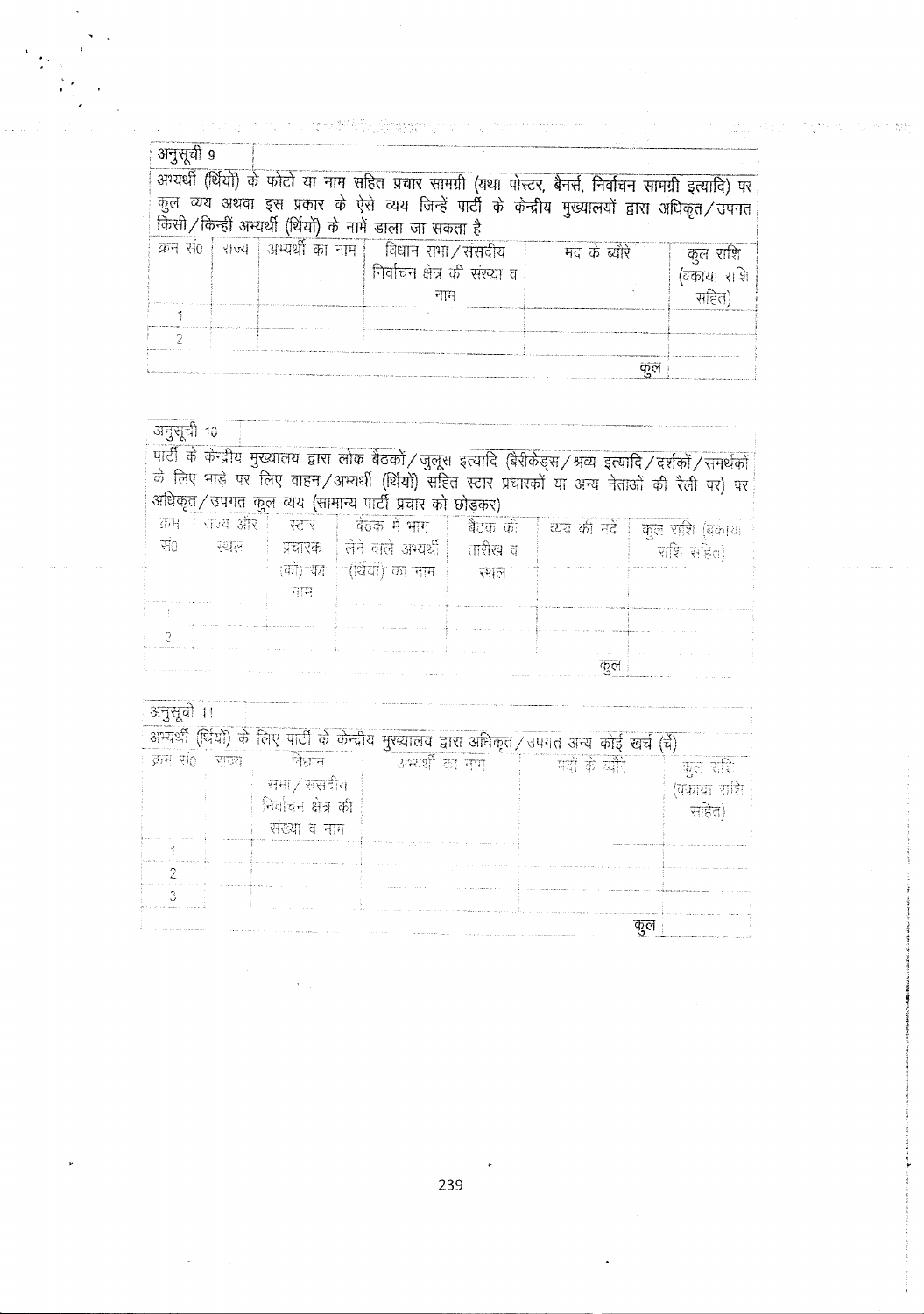निर्वाचन व्ययों के राज्य-वार ब्यौरे

 $\mathcal{L}_{\text{eff}}$ 

 $\label{eq:2.1} \frac{\partial \mathrm{d} \theta}{\partial \mathrm{d} \theta} = \frac{1}{2} \frac{\partial \mathrm{d} \theta}{\partial \theta} + \frac{1}{2} \frac{\partial \mathrm{d} \theta}{\partial \theta} + \frac{1}{2} \frac{\partial \mathrm{d} \theta}{\partial \theta} + \frac{1}{2} \frac{\partial \mathrm{d} \theta}{\partial \theta} + \frac{1}{2} \frac{\partial \mathrm{d} \theta}{\partial \theta} + \frac{1}{2} \frac{\partial \mathrm{d} \theta}{\partial \theta} + \frac{1}{2} \frac{\partial \mathrm{d} \theta}{\partial \theta} + \frac{1}{2} \frac{\partial \mathrm$ 

|                | राज्य का नाम-                                                                 |         |               |                                  |                |                 |  |  |  |
|----------------|-------------------------------------------------------------------------------|---------|---------------|----------------------------------|----------------|-----------------|--|--|--|
| अनुसूची 12     |                                                                               |         |               |                                  |                |                 |  |  |  |
|                | राज्य/जिला/स्थानीय ईकाईयों द्वारा अधिकृत/उपगत स्टार प्रचारक (कों) के कुल व्यय |         |               |                                  |                |                 |  |  |  |
| क्रम           | स्थल                                                                          | बैठक की | स्टार प्रचारक |                                  |                |                 |  |  |  |
|                |                                                                               |         |               | यात्रा का प्रकार   हैलीकाप्टर या |                | कुल राशि (बकाया |  |  |  |
| सं0            |                                                                               | तारीख   | (कों) का नाम  | (टैक्सी,                         | एयरक्राफ्ट के  | राशि सहित)      |  |  |  |
|                |                                                                               |         |               | हैलीकाप्टर,                      | मामले में पाने |                 |  |  |  |
|                |                                                                               |         |               | एयरक्राफ्ट                       | वाले का नाम    |                 |  |  |  |
|                |                                                                               |         |               | आदि)                             |                |                 |  |  |  |
|                |                                                                               |         |               |                                  |                |                 |  |  |  |
| $\overline{2}$ |                                                                               |         |               |                                  |                |                 |  |  |  |
| 3              |                                                                               |         |               |                                  |                |                 |  |  |  |
|                |                                                                               |         |               |                                  |                |                 |  |  |  |
|                |                                                                               |         |               |                                  | कुल            |                 |  |  |  |

|             | अनुसूची 13<br>राज्य/जिले/स्थानीय ईकाईयों द्वारा अधिकृत/उपगत अन्य नेता (ओं) के यात्रा व्यय (घोषणा के पश्चात<br>तथा नामांकन से पहले के व्ययों सहित) |                     |                     |                                                             |                                                                 |                               |  |  |  |
|-------------|---------------------------------------------------------------------------------------------------------------------------------------------------|---------------------|---------------------|-------------------------------------------------------------|-----------------------------------------------------------------|-------------------------------|--|--|--|
|             |                                                                                                                                                   |                     |                     |                                                             |                                                                 |                               |  |  |  |
| क्रम<br>सं0 | स्थल                                                                                                                                              | बैठक<br>की<br>तारीख | नेता (ओं)<br>का नाम | यात्रा का प्रकार<br>(टैक्सी, हैलीकाप्टर,<br>एयरक्राफ्ट आदि) | हैलीकाप्टर या<br>एयरक्राफ्ट के<br>मामले में पाने वाले<br>का नाम | कुल राशि (बकाया<br>राशि सहित) |  |  |  |
|             |                                                                                                                                                   |                     |                     |                                                             |                                                                 |                               |  |  |  |
| っ           |                                                                                                                                                   |                     |                     |                                                             |                                                                 |                               |  |  |  |
|             |                                                                                                                                                   |                     |                     |                                                             | कुल                                                             |                               |  |  |  |

| अनुसूचा |                                                                                                          |           |                                                                           |                         |                 |  |  |  |  |
|---------|----------------------------------------------------------------------------------------------------------|-----------|---------------------------------------------------------------------------|-------------------------|-----------------|--|--|--|--|
|         | राज्य / जिला / स्थानीय ईकाईयों द्वारा अधिकृत / उपगत सामान्य पार्टी प्रचार पर मीडिया विज्ञापन (प्रिंट तथा |           |                                                                           |                         |                 |  |  |  |  |
|         |                                                                                                          |           | इलेक्ट्रॉनिक, थोक एस एम एस, केबल, वेबसाइट तथा टी वी चैनल इत्यादि) पर व्यय |                         |                 |  |  |  |  |
| क्रम    | राज्य                                                                                                    | पाने वाले | मीडिया का प्रकार                                                          | प्रिंट / टेलीकास्ट / एस | कुल राशि (बकाया |  |  |  |  |
| सं0     |                                                                                                          | का नाम    | (प्रिंट / इलेक्टॉनिक / एस) एम एस                                          | एम एस आदि की            | राशि सहित)      |  |  |  |  |
|         |                                                                                                          |           | केबल टी वी, वेबसाइट, टी वी                                                | तारीख /खें              |                 |  |  |  |  |
|         |                                                                                                          |           | चैनल इत्यादि)                                                             |                         |                 |  |  |  |  |
|         |                                                                                                          |           |                                                                           |                         |                 |  |  |  |  |
| っ       |                                                                                                          |           |                                                                           |                         |                 |  |  |  |  |
|         | कुल                                                                                                      |           |                                                                           |                         |                 |  |  |  |  |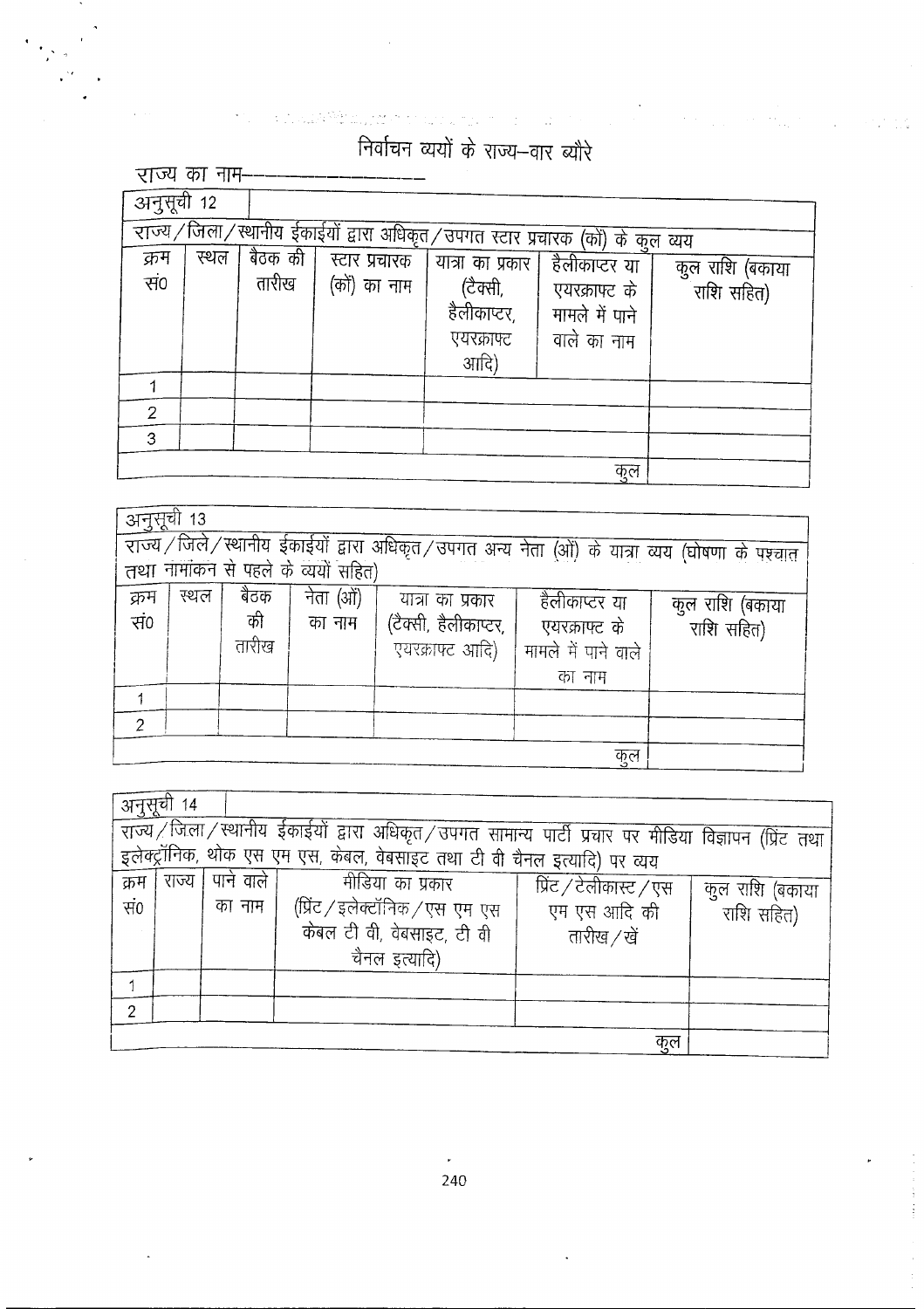|                 |                                                                                              | $\frac{\partial \overline{H} \overline{H} \overline{d}}{\partial t}$ 15 $\left\{ \left\{ \left( \left( \left( \frac{1}{2} \right) \right) \left( \left( \frac{1}{2} \right) \right) \left( \left( \frac{1}{2} \right) \right) \left( \left( \frac{1}{2} \right) \right) \left( \left( \frac{1}{2} \right) \right) \left( \left( \frac{1}{2} \right) \right) \left( \left( \frac{1}{2} \right) \right) \left( \left( \frac{1}{2} \right) \right) \left( \left( \frac{1}{2} \right) \right) \left( \left$ |  |            |  |  |  |  |  |
|-----------------|----------------------------------------------------------------------------------------------|---------------------------------------------------------------------------------------------------------------------------------------------------------------------------------------------------------------------------------------------------------------------------------------------------------------------------------------------------------------------------------------------------------------------------------------------------------------------------------------------------------|--|------------|--|--|--|--|--|
|                 | राज्य/जिला/स्थानीय ईकाईयों द्वारा अधिकृत/उपगत सामान्य पार्टी प्रचार के लिए पोस्टरों, बैनरों, |                                                                                                                                                                                                                                                                                                                                                                                                                                                                                                         |  |            |  |  |  |  |  |
|                 |                                                                                              | बिल्लों, स्टिकरों, आर्च, गेट, कट-आउट्स, होर्डिंग, झंडों इत्यादि सहित प्रचार सामग्री (ग्रियों) पर व्यय                                                                                                                                                                                                                                                                                                                                                                                                   |  |            |  |  |  |  |  |
| क्रम            | राज्य                                                                                        | विधान सभा / संसदीय निर्वाचन क्षेत्र की संख्या एवं   मदों के ब्यौरे   कुल राशि (बकाया                                                                                                                                                                                                                                                                                                                                                                                                                    |  |            |  |  |  |  |  |
| $\overline{H}0$ |                                                                                              | नाम                                                                                                                                                                                                                                                                                                                                                                                                                                                                                                     |  | राशि सहित) |  |  |  |  |  |
|                 |                                                                                              |                                                                                                                                                                                                                                                                                                                                                                                                                                                                                                         |  |            |  |  |  |  |  |
|                 |                                                                                              |                                                                                                                                                                                                                                                                                                                                                                                                                                                                                                         |  |            |  |  |  |  |  |
|                 |                                                                                              |                                                                                                                                                                                                                                                                                                                                                                                                                                                                                                         |  |            |  |  |  |  |  |
|                 |                                                                                              |                                                                                                                                                                                                                                                                                                                                                                                                                                                                                                         |  |            |  |  |  |  |  |

|                                                                               | अनुसूची 16                                                                            |                                                 |  |      |  |  |  |  |  |
|-------------------------------------------------------------------------------|---------------------------------------------------------------------------------------|-------------------------------------------------|--|------|--|--|--|--|--|
| राज्य / जिला / स्थानीय ईकाईयों द्वारा अधिकृत / उपगत लोक बैठकों / जुलूस / रैली |                                                                                       |                                                 |  |      |  |  |  |  |  |
|                                                                               |                                                                                       | (मंच / श्रव्य / बैरीकेड / वाहन)इत्यादि) पर व्यय |  |      |  |  |  |  |  |
| क्रम                                                                          | बैठक / जुलूस रैली की तारीख   मदों के ब्यौरे<br>कुल राशि (बकाया राशि<br>राज्य एवं स्थल |                                                 |  |      |  |  |  |  |  |
| सं0                                                                           |                                                                                       |                                                 |  | सहित |  |  |  |  |  |
|                                                                               |                                                                                       |                                                 |  |      |  |  |  |  |  |
|                                                                               |                                                                                       |                                                 |  |      |  |  |  |  |  |
| फुल                                                                           |                                                                                       |                                                 |  |      |  |  |  |  |  |

| अनुसूची 17                                                                              |       |                          |               |                      |  |  |  |  |
|-----------------------------------------------------------------------------------------|-------|--------------------------|---------------|----------------------|--|--|--|--|
| राज्य/जिले/स्थानीय ईकाईयों द्वारा अधिकृत/उपगत साधारण पार्टी प्रचार के लिए अन्य कोई व्यय |       |                          |               |                      |  |  |  |  |
| क्रम                                                                                    | राज्य | प्रयोजन / मदों के ब्यौरे | व्यय की तारीख | कुल राशि (बकाया राशि |  |  |  |  |
| सं०                                                                                     |       |                          |               | सहित)                |  |  |  |  |
|                                                                                         |       |                          |               |                      |  |  |  |  |
|                                                                                         |       |                          |               |                      |  |  |  |  |
|                                                                                         |       |                          | कुल           |                      |  |  |  |  |

|      | अनुसूची 18                                                                                               |             |        |          |             |                 |  |  |  |
|------|----------------------------------------------------------------------------------------------------------|-------------|--------|----------|-------------|-----------------|--|--|--|
|      | राज्य / जिला / स्थानीय ईकाईयों द्वारा अधिकृत / उपगत पार्टी के अभ्यर्थी (र्थियों), यदि कोई है, को नकदी या |             |        |          |             |                 |  |  |  |
|      | अन्य किसी माध्यम यथा चेक/डी डी/पी ओ/आर टी जी एस/निधि हस्तांतरण इत्यादि का कुल एकमुश्त                    |             |        |          |             |                 |  |  |  |
|      | भुगतान। यदि राज्य / जिला / स्थानीय ईकाईयां एक से अधिक अवसर पर अभ्यर्थी (र्थियों) को भुगतान करती है       |             |        |          |             |                 |  |  |  |
|      | तो तारीख-वार ब्यौरों का उल्लेख किया जाए:                                                                 |             |        |          |             |                 |  |  |  |
| क्रम | राज्य का                                                                                                 | अभ्यर्थी का | भुगतान | नकद राशि | चेक/डी डी   | संदत्त कुल राशि |  |  |  |
| सं०  | नाम/वि0स0/सं   नाम तथा                                                                                   |             | की     |          | सं0 इत्यादि |                 |  |  |  |
|      | सदीय निर्वाचन   पार्टी का<br>तारीख<br>तथा तारीख                                                          |             |        |          |             |                 |  |  |  |
|      | क्षेत्र की संख्या व<br>(खें)<br>नाम                                                                      |             |        |          |             |                 |  |  |  |
|      | नाम                                                                                                      |             |        |          |             |                 |  |  |  |
|      |                                                                                                          |             |        |          |             |                 |  |  |  |

241

ł,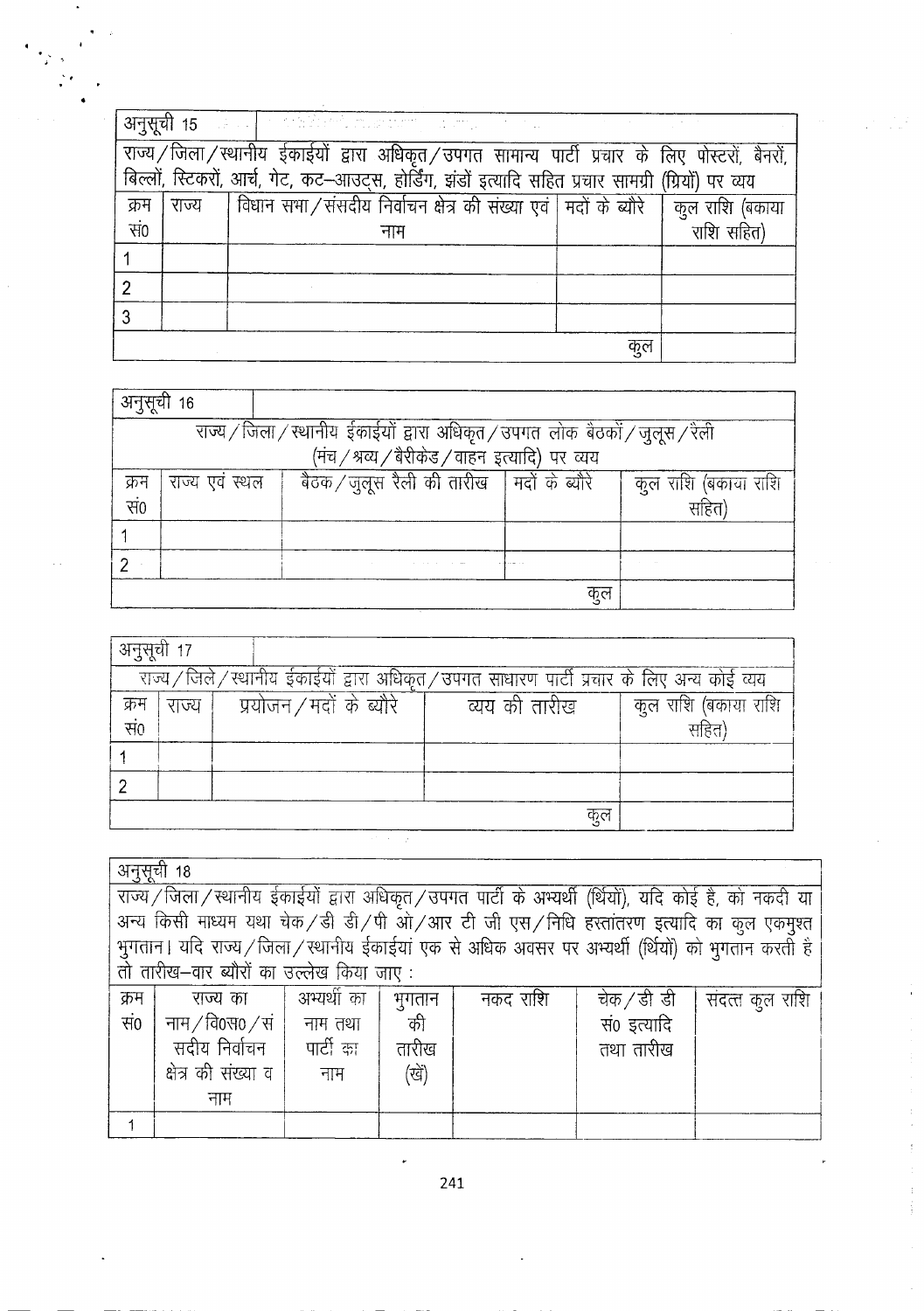| . . | $\sim$ | and the state of the state of the state of the state of the state of the state of the state of the state of the<br>The state of the state of the state of the state of the state of the state of the state of the state of the st |  | the company's company's com- | kan di kacamatan ing K<br>the state of the company's company's company's company's company's |
|-----|--------|-----------------------------------------------------------------------------------------------------------------------------------------------------------------------------------------------------------------------------------|--|------------------------------|----------------------------------------------------------------------------------------------|
|     |        |                                                                                                                                                                                                                                   |  |                              |                                                                                              |
|     |        |                                                                                                                                                                                                                                   |  |                              |                                                                                              |
|     |        |                                                                                                                                                                                                                                   |  |                              |                                                                                              |

 $\frac{1}{2}$  .

|               | अनुसूची 19                                                                                                   |                      |                                                                                                 |                     |             |  |  |  |  |
|---------------|--------------------------------------------------------------------------------------------------------------|----------------------|-------------------------------------------------------------------------------------------------|---------------------|-------------|--|--|--|--|
|               | अभ्यर्थी (र्थियों) के फोटो या नाम सहित विशेष अभ्यर्थी (र्थियों) के लिए राज्य / जिला / स्थानीय ईकाईयों द्वारा |                      |                                                                                                 |                     |             |  |  |  |  |
|               |                                                                                                              |                      | अधिकृत / उपगत मीडिया विज्ञापन (प्रिंट तथा इलेक्ट्रॉनिक, थोक एस एम एस, केबल, वेबसाइट, टी वी चैनल |                     |             |  |  |  |  |
|               |                                                                                                              | इत्यादि) पर कूल व्यय |                                                                                                 |                     |             |  |  |  |  |
| क्रम          | राज्य   अभ्यर्थी का नाम<br>मीडिया का प्रकार<br>प्रिंट / टेलीकास्ट एस एम<br>कुल राशि                          |                      |                                                                                                 |                     |             |  |  |  |  |
| सं०           |                                                                                                              |                      | (प्रिंट / इलेक्ट्रॉनिक / एस                                                                     | एस इत्यादि की तारीख | (बकाया राशि |  |  |  |  |
|               |                                                                                                              |                      | एम एस/केबल टी वी                                                                                | 'खें)               | सहित)       |  |  |  |  |
|               |                                                                                                              |                      |                                                                                                 |                     |             |  |  |  |  |
| $\mathcal{P}$ |                                                                                                              |                      |                                                                                                 |                     |             |  |  |  |  |
| 3             |                                                                                                              |                      |                                                                                                 |                     |             |  |  |  |  |
|               |                                                                                                              |                      |                                                                                                 | कुल                 |             |  |  |  |  |

| अनुसूची 20      |                                                                                                   |                                                                                 |             |         |             |  |  |  |  |
|-----------------|---------------------------------------------------------------------------------------------------|---------------------------------------------------------------------------------|-------------|---------|-------------|--|--|--|--|
|                 | अभ्यर्थी (र्थियों) के फोटो और/पोस्टर नाम सहित प्रचार सामग्री (यथा पोस्ट, बैनर्स, निर्वाचन सामग्री |                                                                                 |             |         |             |  |  |  |  |
|                 |                                                                                                   | इत्यादि) पर कूल व्यय अथवा राज्य/जिला/रथानीय ईकाईयों द्वारा अधिकृत/उपगत ऐसे व्यय |             |         |             |  |  |  |  |
|                 |                                                                                                   | जिसे/जिन्हें अभ्यर्थी (र्थियों) के नामे डाला जाएगा                              |             |         |             |  |  |  |  |
| क्रम            | राज्य                                                                                             | विधान सभा / संसदीय निर्वाचन                                                     | अभ्यर्थी का | मदों के | कुल राशि    |  |  |  |  |
| $\overline{OP}$ |                                                                                                   | क्षेत्र की संख्या व नाम                                                         | नाम         | ब्यौरे  | (बकाया राशि |  |  |  |  |
|                 |                                                                                                   |                                                                                 |             |         | सहित)       |  |  |  |  |
|                 |                                                                                                   |                                                                                 |             |         |             |  |  |  |  |
|                 |                                                                                                   |                                                                                 |             |         |             |  |  |  |  |
|                 | कुल                                                                                               |                                                                                 |             |         |             |  |  |  |  |

|          | अनुसूची 21                                                                                               |  |                                                                   |                              |                |                 |  |  |  |
|----------|----------------------------------------------------------------------------------------------------------|--|-------------------------------------------------------------------|------------------------------|----------------|-----------------|--|--|--|
|          | स्टार प्रचारकों या अन्य नेताओं की रैली में दर्शकों/समर्थकों के लिए आम सभाओं/जुलूसों इत्यादि              |  |                                                                   |                              |                |                 |  |  |  |
|          | (बैरीकेड्स / श्रव्य इत्यादि / भाड़े पर वाहन) पर राज्य / जिलों / स्थानीय ईकाईयों (साधारण पार्टी प्रचार के |  |                                                                   |                              |                |                 |  |  |  |
|          |                                                                                                          |  | अतिरिक्त) द्वारा अभ्यर्थी (र्थियों) के लिए अधिकृत / उपगत कुल व्यय |                              |                |                 |  |  |  |
| क्रम     | राज्य एवं                                                                                                |  | तारीख स्टार प्रचारक (कों)   अभ्यर्थी (थियों)                      |                              | मदों के ब्यौरे | कुल राशि (बकाया |  |  |  |
| ्<br>सं0 | स्थल                                                                                                     |  | का ⁄ के नाम                                                       | का $\sqrt{\mathfrak{G}}$ नाम |                | राशि सहित)      |  |  |  |
|          |                                                                                                          |  |                                                                   |                              |                |                 |  |  |  |
| 2        |                                                                                                          |  |                                                                   |                              |                |                 |  |  |  |
|          | कुल                                                                                                      |  |                                                                   |                              |                |                 |  |  |  |

242